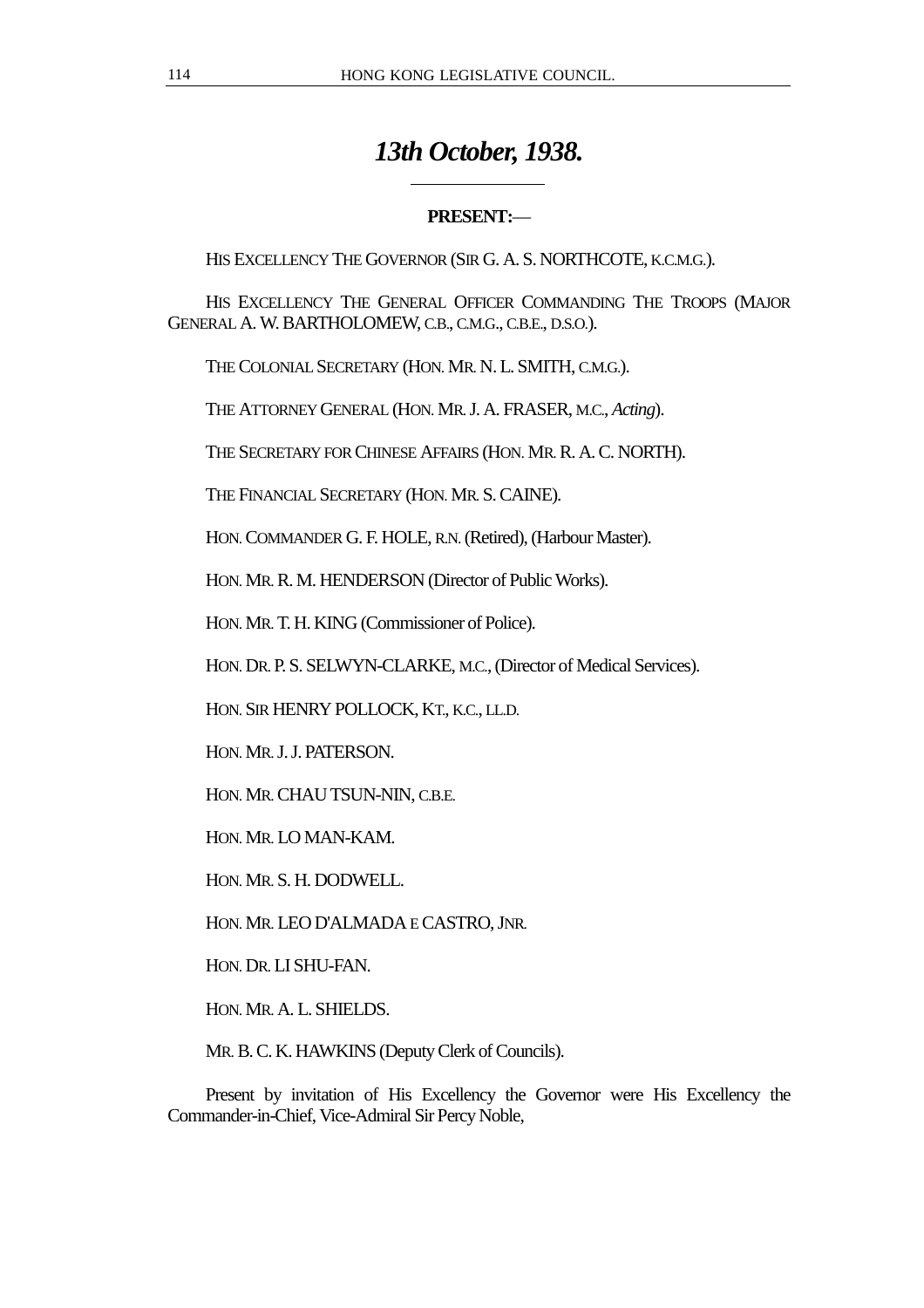K.C.B., C.V.O., Lieut. Cmdr. P. H. Matheson (Flag-Lieutenant, H.M.S. Kent), the Right Rev. H. Valtorta, Vicar Apostolic of Hong Kong, the Hon. Sir Robert Kotewall, KT., C.M.G., LL.D., and Dr. Cecily Williams.

## **MINUTES.**

The Minutes of the previous meeting of the Council were confirmed.

## **PRESIDENT'S ADDRESS.**

H.E. THE GOVERNOR.—Honourable Members,—The presentation by Government of the estimates for the next year is a suitable occasion for a short review of the circumstances in which the Colony finds itself and for an indication of the intentions of Government in respect of the Colony's principal problems.

Before beginning that task, which I will perform as briefly as I can, I take the opportunity to express the hope that the new method of dealing with the estimates, which my predecessor foreshadowed and I have gladly approved, will in practice commend itself to you. The debate on the resolution shortly to be moved by the Honourable the Financial Secretary will, it is hoped, give an opportunity to members to discuss the general financial policy of the Government; criticism of details in the draft estimates, on the other hand, will, I suggest, be more appropriate to subsequent discussions in the Select Committee, to which I expect the draft estimates will be referred, or, alternatively, to a later stage of the discussion of the resolution in Council.

#### **Economics and Finance.**

If I pass quickly over the economic aspect, in the narrower sense of the words, of the Colony's affairs it will be because, so far as finance is concerned, I do not wish to take the Council's time on a subject which will be fully set before them this morning by my honourable friend when he addresses himself to the principal business of to-day's meeting. There are only two major items of financial policy of which I will make mention: the first is the change in the system of water finances and the second the method of making what is known as the military contribution.

Regarding the former, I hope that the scheme now approved, which is set out in detail in the estimates, will be found to be a satisfactory compromise between the merging of water finances in the general revenue and expenditure and the complete separation which some have advocated. The new arrangements are designed to secure ultimate control by Government while ensuring, firstly, that adequate provision is made for the maintenance of the undertaking's capital equipment and, secondly, that water consumers pay no more and no less than is necessary to meet the true costs of supply.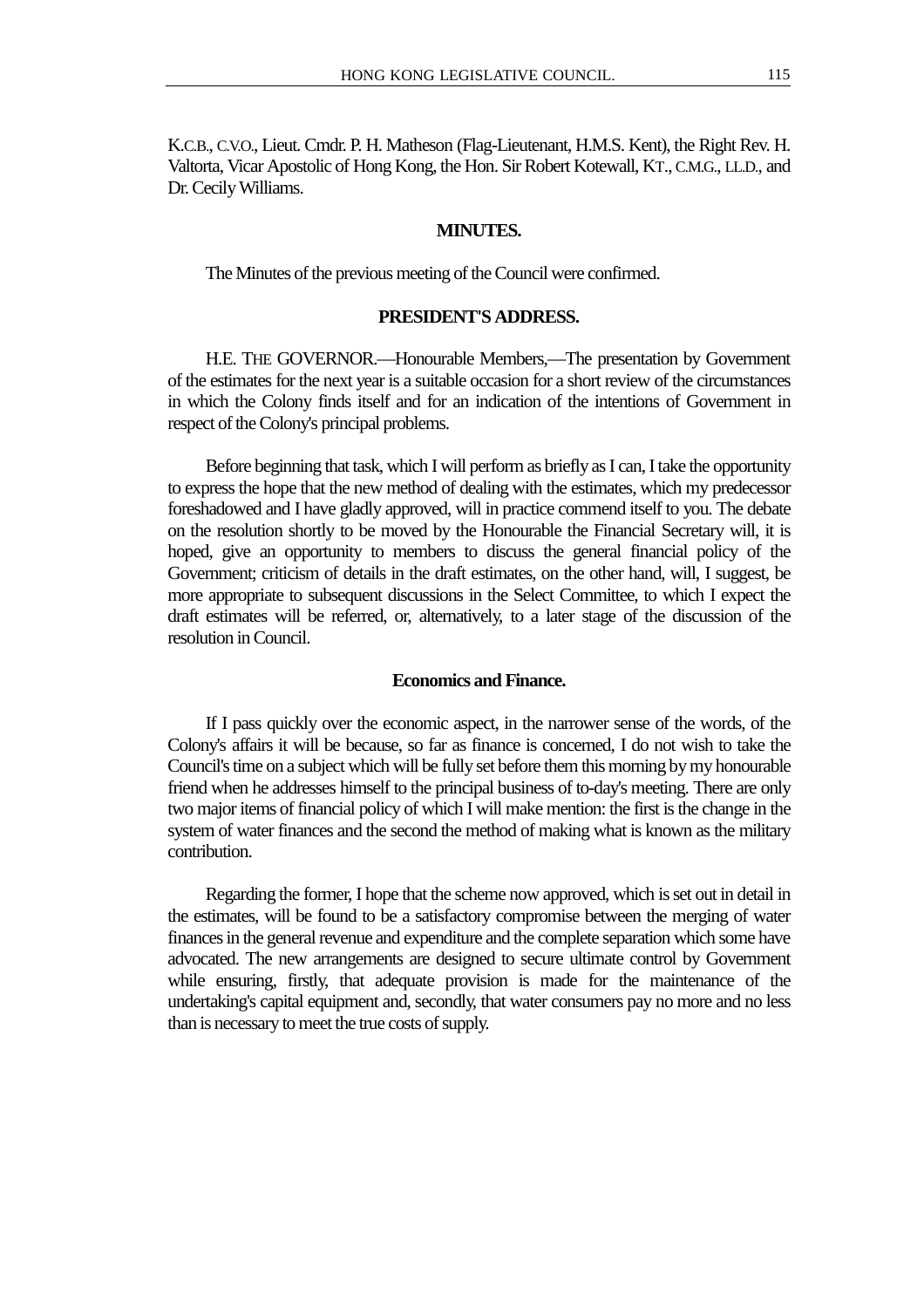As for the military contribution, I could not fail to be struck, soon after my arrival, by the innumerable practical difficulties produced by the present method of calculating the contribution and I addressed the Secretary of State some months ago proposing a new method of assessment which would do away with those embarrassments. I have not yet had a reply from the Secretary of State, but I sincerely trust that some improvement in the present method may be agreed in the near future.

THE OUTLOOK.—Turning to economic issues in general it appears, at any rate on the surface, that the actual financial outlook is satisfactory. With a large nominal surplus and a prospect of a larger revenue this year than ever before in the Colony's history, there seems to be no danger of shortage of cash; though it is pertinent to add that conditions in the Far East make it advisable to review the figure which has in recent times been looked upon as a sufficient cash balance, *viz*., \$10,000,000. But the economic problems of a community are not confined merely to questions of cash finance; they include also the right development of the essential social services which bring in their own returns. As the Financial Secretary's memorandum makes clear, the estimates of expenditure which are now before you show big increases in the fields of public health and public safety, including defence, and much of that increased expenditure must be looked upon not only as permanent but also as indicative of greater demands of the same nature in the future: I shall indicate later a material increase under the head, Education, which results from the report of the Teacher Training Committee. This report was not taken into consideration when the department's budget was being framed. On the other hand, while the Colony is not likely to experience financial stringency this year or next, it is not to be expected that its revenues will maintain their present dimensions, partly fortuitous as they are, when Sino-Japanese hostilities come to an end. The prospect must be faced, therefore, that either the policies represented by these developments of the social services must be reversed or more revenue must be found. The former alternative is, I hope, unthinkable: as for the latter, it will not be seriously contended that this community is heavily taxed at present and I believe that I correctly interpret the sentiments of the majority in asserting that further taxation to provide the amount necessary to support and develop those policies could be borne without hardship, provided that fair and equitable means of levying it are found.

How that should be put into effect I am not prepared at this stage to say: it is a subject for close expert examination. Our present sources of revenue are few and not very flexible. Moreover, owing to our special economic conditions, certain obvious sources of revenue appear to be ruled out; but I am sure that it would not be beyond our abilities to devise means of broadening the basis of taxation in the Colony. I intend, therefore, in the near future to appoint a committee to make a thorough, but I hope not prolonged, examination of this problem, which I believe to be, on a long view, the most important financial question now facing the Colony.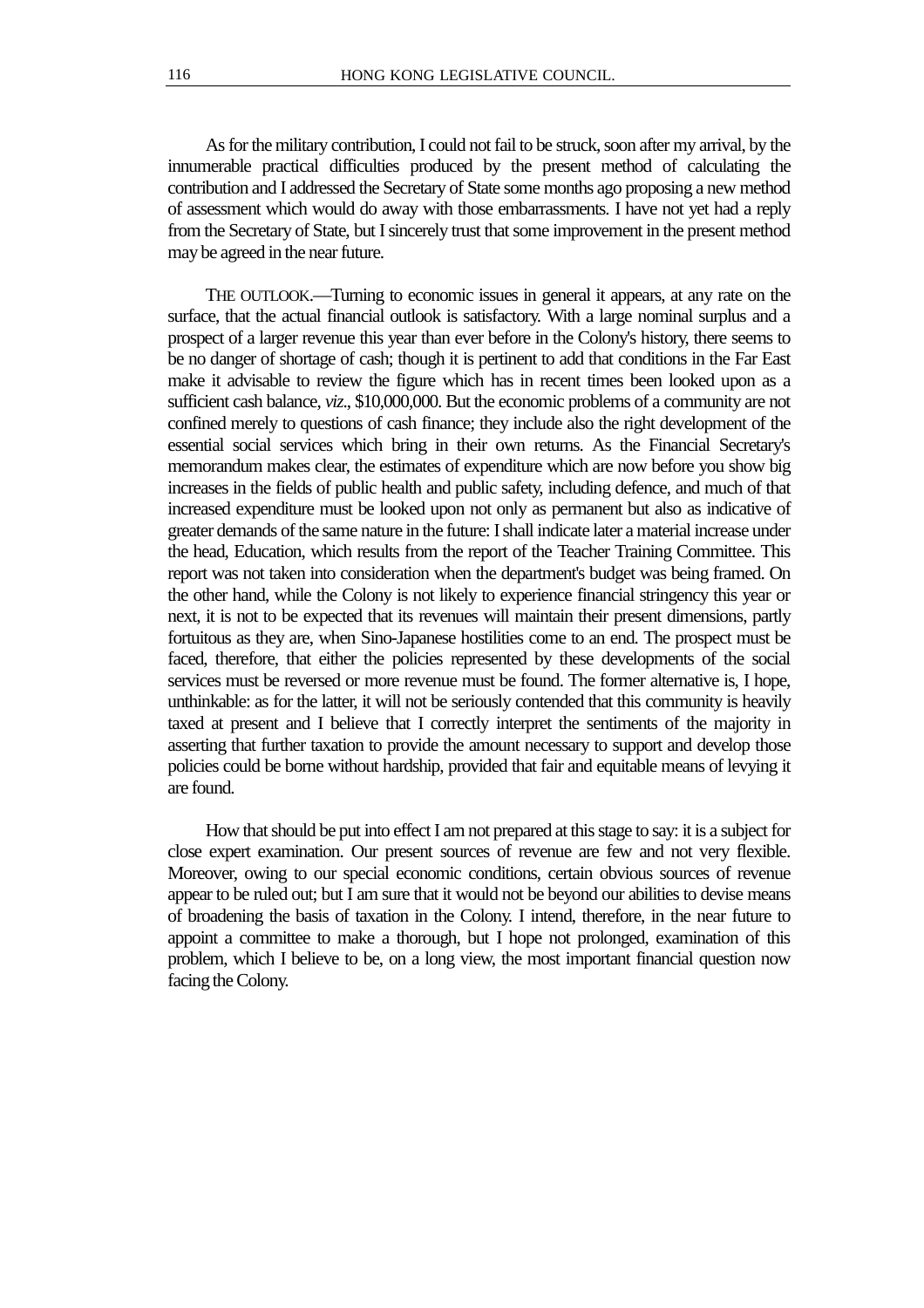STATISTICS.—While on the subject of economics I may mention my intention to create a Statistical Branch of the Colonial Secretariat. In many respects the statistical information at the disposal of this Government is deficient or unscientifically arranged; there is a serious lack of machinery for the co-ordination of such statistics as exist, and in nearly every case these are crude. In such circumstances it might with some truth be alleged that figures are given to us to conceal the facts. The first-rate importance of well-digested and well-correlated statistics to a Colony, which is so largely dependent upon commerce and has, for example, such grave population problems as Hong Kong, is indisputable and the move will, I hope, be appreciated locally.

TRADE.—The subject of economics leads naturally to that of trade: the main facts of the situation are too well-known to call for recital here. Summarised they are that the total visible trade of the Colony was during the first eight months of this year greater than for the same periods in 1937 and 1936 by 15% and 58% respectively. As, however, this apparent prosperity is due to the misfortunes of our neighbours it is in no sense gratifying to its immediate beneficiaries.

#### **Transportation.**

The problems of the Colony relevant to transportation are numerous and of first-rate importance. Hong Kong is classed among the principal seaports in the world; it is in process of becoming a very important junction for an increasing number of air services and there is a prospect of a big increase in its railway traffic. It is scarcely necessary to add that these problems cannot be considered altogether independently of each other.

THE PORT.—On 31st December, 1949, all existing pier leases expire and it is not the present intention of Government to renew them. This decision raises several vital issues, the principal one being whether the harbour is to be developed by Government, by an independent corporation such as a Port Trust, by private enterprise or by some combination of these methods. Closely connected with the problem of administration is that of the physical development of the harbour.

In view of the eminent importance of these questions I intend to ask the Secretary of State's assistance in the selection of one or more experts in port organization to whom they can be submitted for investigation and advice.

NEW TUG.—The question of whether the tug "Kau Sing" should be replaced was under discussion when the estimates were framed and they, therefore, contain no provision for that purpose. Government, however, has been investigating the advisability of building a vessel which could serve as a lighthouse tender, a training-vessel for the Hong Kong Naval Volunteer Force and a means of transport for the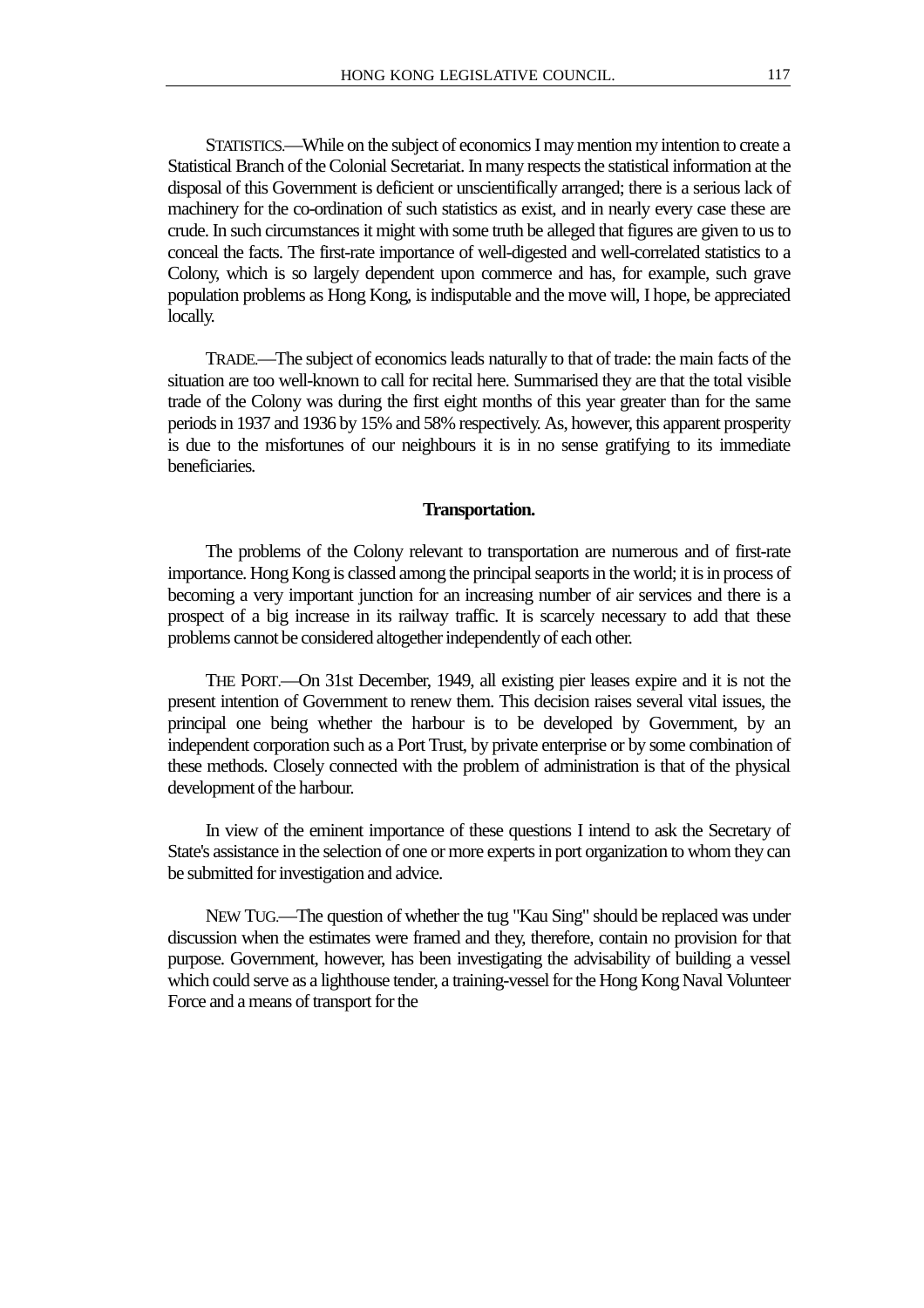officer in charge of the Southern District when visiting the island: it could also be put to occasional use for junk and sampan rescue from typhoons, anti-smuggling duty and so forth. The provision of such a craft seems to be highly desirable: accordingly, the Select Committee will be asked to express their views on the inclusion of amount *ad hoc*: the cost is put at between \$350,000 and \$400,000.

AIR SERVICES.—The rapid growth in the use of this airport, with its prospect of greater expansion in the near future, calls for consideration being given to the adequacy of the existing accommodation and administrative arrangements. As Honourable Members are aware, the aerodrome serves a dual purpose, being used both by the Royal Air Force and civilian aviators. It is to be expected that the former use will grow rather than diminish, but I am not able to make any useful forecast of its growth. Civilian machines, however, are coming in rapidly increasing numbers and tonnage. For instance, during the first seven months of this year 7,700 passengers used the aerodrome, that number being more than double that for the whole of 1937, while goods and mail tonnage for the former shorter period was four times that for the previous twelve months. The revenue from fees and licences collected by the Air Services Department also shows the very rapid growth of this traffic. In 1937 it amounted to \$25,800: the first seven months of 1938 have already brought in \$35,600 to which should be added \$15,800 on account of charges for storage, rent and rates collected by the Treasury.

There are five air lines already using the airport and it is inevitable that the number will grow. There is the further important factor that the modern aeroplane tends to take progressively longer runs in which to become air-borne. In view of these important issues I have appointed a small expert committee to examine the existing aerodrome in the light of its probable future needs and to advise upon what steps, if any, should now be taken to meet them.

THE KOWLOON-CANTON RAILWAY.—Physical connexion with the Canton-Hankow Railway, now an accomplished fact, will, it may be assumed, lead to a large permanent increase of traffic when peace again returns to China. It has already led to the institution of a bi-weekly through passenger service to Hankow and further traffic developments may be expected in due course. The necessity for the erection of godowns and the construction of additional sidings is clear and plans are in preparation to that end.

POSTS AND TELEGRAPHS.—The activities of the Postmaster General's department have undergone several changes and much growth during the last few months. On the one hand Messrs. Cable & Wireless have taken over all commercial wireless transmission reception and delivery. On the other, the department is now responsible for all our international wireless communications and reserved official services in the Colony; it also receives and distributes all matter coming from press agencies throughout the world. The increase in air-borne mail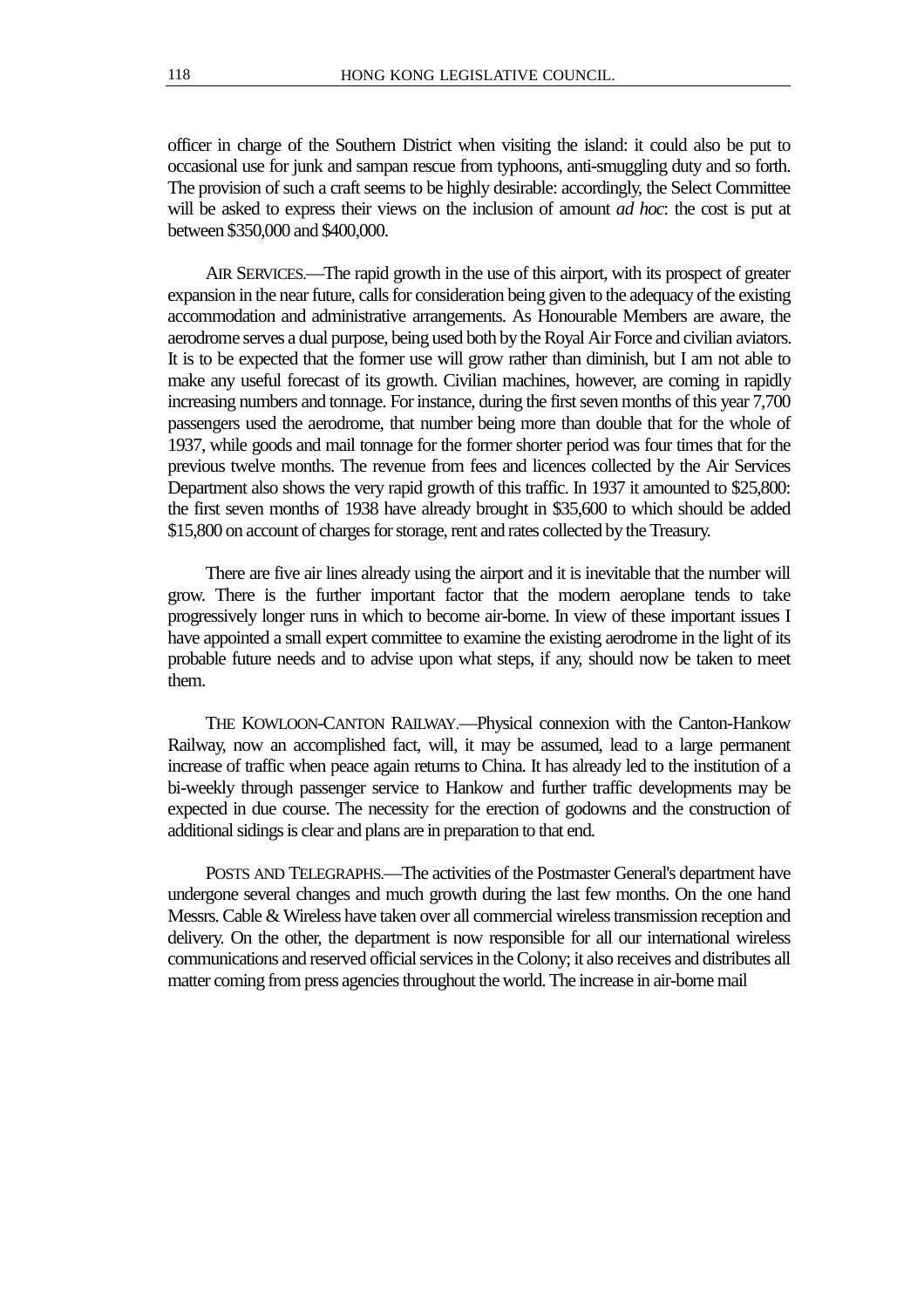has been phenomenal and the new "All Up" service with Great Britain will bring a great expansion of the Colony's letter mail. The progressively high standard attained by the Hong Kong Broadcasting Station is meeting with the appreciation which it deserves. I understand that the number of current licences now extant have passed the ten thousand mark, an increase of 18.5% over the number extant this time last year.

#### **Forestry and Agriculture.**

The estimates reflect the intention of extending the area under forests and at the same time of tightening up conservation methods especially in respect of timber stealing. I understand that there has already been a notable decrease in this kind of larceny.

The Superintendent of the Botanical and Forestry Department has been instructed to report on the possibilities of agricultural development of the New Territories including the larger islands. An agricultural reconnaissance of Lan Tau will be undertaken shortly and if the results are sufficiently promising it will be followed up by an agricultural survey. Admittedly, it would, initially, be rather expensive to make a small-settlement scheme attractive to the peasant farmer type but I believe that it might prove remunerative in the long run. In this connexion it is noteworthy that of the 240 tons of fresh vegetables consumed daily in Hong Kong a little over 30 tons are grown in the Colony, the remainder coming from Kwangtung Province and elsewhere. The figures for fresh meat are equally striking. Obviously it is undesirable that the Colony should be so greatly dependent on external sources for such essential commodities. If such a scheme also succeeded in relieving Victoria and Kowloon of some of their unwanted squatters and unemployed the Colony would be benefitted in a second direction.

## **The Social Services. I. Health.**

LIVING CONDITIONS IN HONG KONG.—The two principal causes of human ill-being, malnutrition and slum housing conditions, dominate, I regret to say, the lives of a very large majority of Hong Kong's population. My predecessors set on foot two lines of inquiry which aimed at combatting these two enemies of human health.

NUTRITION.—The Nutrition Research Committee appointed by Government in 1937 has presented an interim report. The committee's main function was to foster research into local nutritional problems, and through its own efforts as well as through existing social welfare organizations to make available to the people of Hong Kong the advantages of the modern knowledge of nutrition.

THE Committee sponsored investigations into nutritional disorders of pregnant women at the Tsan Yuk Hospital and similar problems complicating the convalescence of cholera patients. It also carried out an important inquiry into the vitamin treatment of certain types of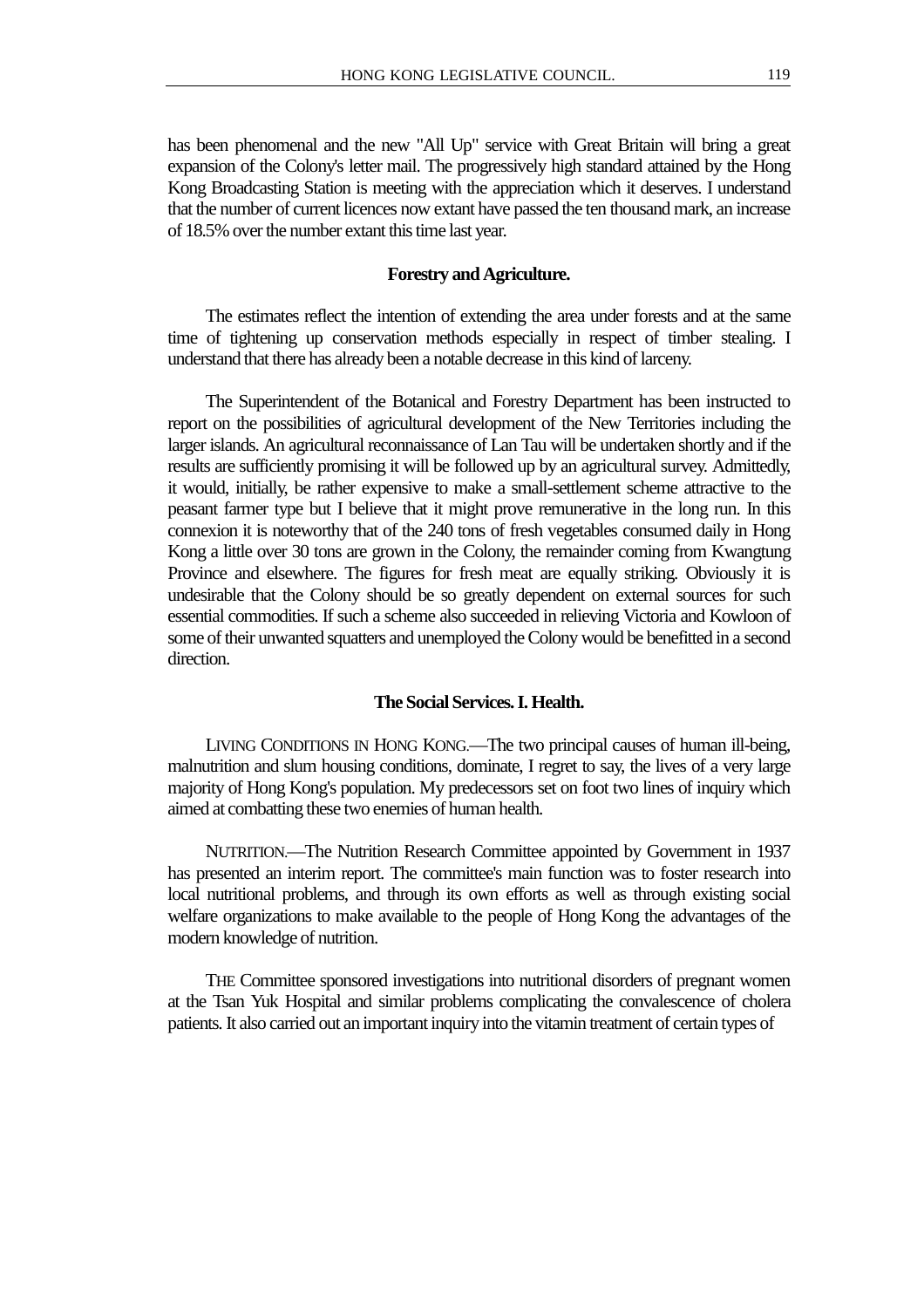malnutrition and accorded assistance to the Committee on the Overcrowding of Prisons by evaluating various official prison diets and by making recommendations thereanent. Public interest was invited to the subject of dietetics, and a series of talks on feeding of infants, children and mothers was broadcast.

The Committee made two recommendations in its interim report, (1), the creation of a whole time Nutritional Research studentship, and (2), the enlargement of the Committee with a view to increased activities on its part. The former of these, although it has my full approval in principle, has not been carried into effect in the draft estimates as I am advised that it is doubtful whether a suitable officer will be available in the near future: the latter has been carried out and the reinforced committee is continuing its functions.

HOUSING.—The actual report of the Housing Commission, which will shortly be in the hands of members, is short but pregnant and there is appended to it a thoughtful and informative study of the principal features of Hong Kong's problems of this nature, made in the light of the past experience of other countries. This appendix is stated in the report to be "only one of a series of memoranda" which Mr. W. H. Owen, the secretary of the Commission, compiled for the consideration of members. I endorse very strongly the high commendation which the Commission gave to Mr. Owen's valuable services to them.

The report brings out the essential interdependence between slum clearance, hygienic housing of the poorer classes and town planning and, wisely, it makes no pretence of being final: its main recommendations, briefly summarised, are

- (1) That surveys of many different kinds should be put in hand at once, in order to establish the facts of the case:
- (2) that competent authorities be set up for that purpose:
- (3) that expert advice be sought when these preliminary investigations have been made, before remedial expenditure is begun on a large scale.

There are several other suggestions of less, but far from insignificant, importance, some of which, at any rate, could be put into effect in the near future.

The paragraph which deals with the requisite surveys is so cogent and comprehensive that I quote it here:—

"Before the actual clearance of slums can be undertaken, it will be necessary to prepare a survey of local industry and housing, each in relation to the other; to prepare a survey of existing buildings, particularly houses, in order to find the number and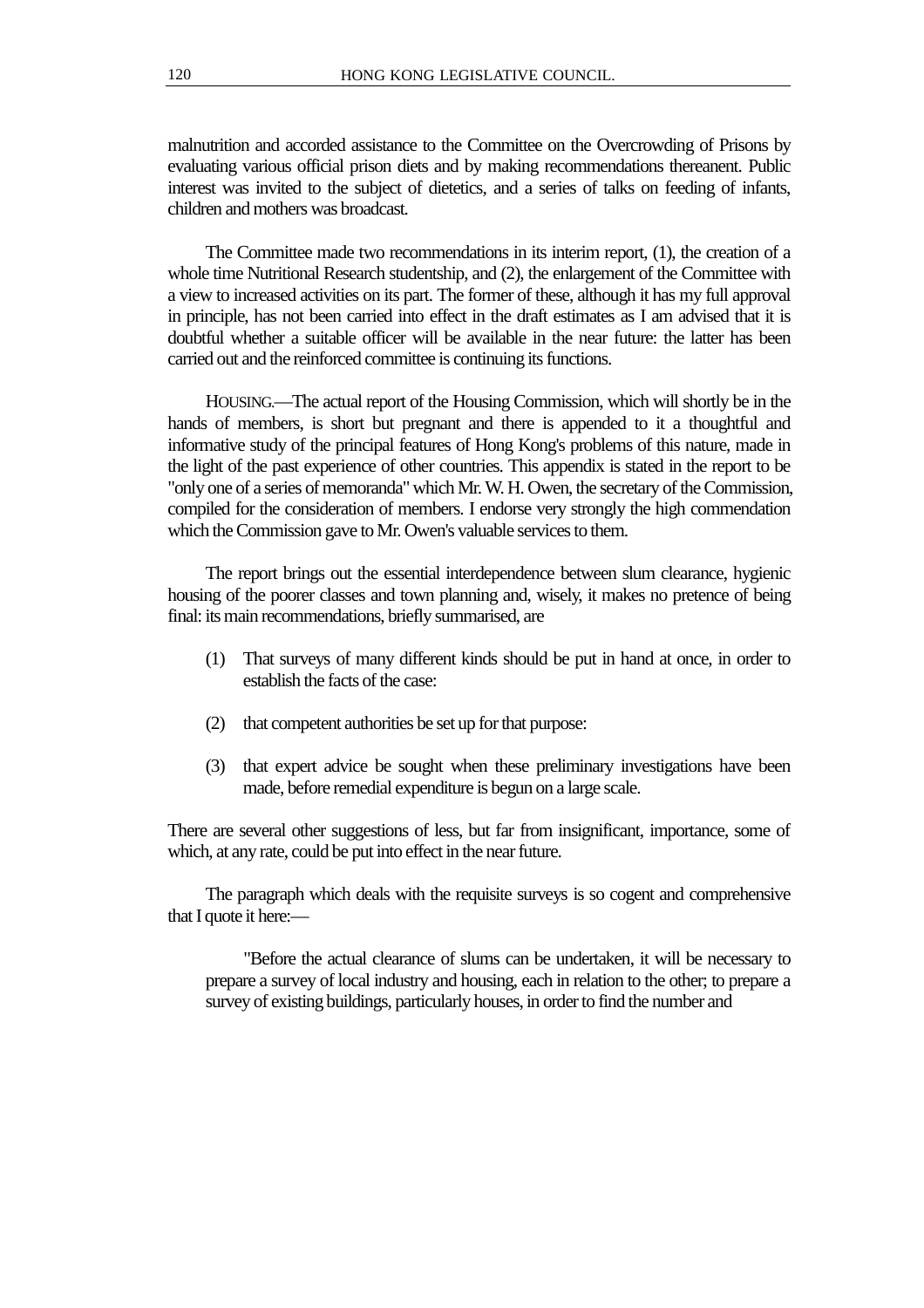situation of those which do not conform to acceptable standards; to prepare a key plan as a guide to redevelopment as opportunity occurs; to survey sites and prepare plans for possible new developments; and to prepare legislation and devise machinery necessary to give effect to town planning and housing schemes. This preparatory work and eventual constructional work will take many years and some form of permanent authority will be necessary to organize, carry out and control such an undertaking."

To cope with these surveys and the measures to be taken in the light of the information derived from them the Commission's counsel is that a consultative committee be appointed to advise Government on town planning and housing matters and that a permanent sub-department of the Public Works Department be appointed to carry out the actual surveys.

I have not yet had time to obtain the advice of the Executive Council on this very important matter: the views which I now express, therefore, must be looked upon as my own. Personally I am of the opinion that it would be better to set up at once a Town Planning Authority, containing technically equipped members, whose functions would be to make these investigations and, subsequently, to submit for Government's consideration programmes of town planning, slum clearance and housing, which, when approved, the Authority would carry out. In order to ensure *liaison* between the Urban Council and the Town Planning Authority I consider that the Chairman of the Urban Council should preside over the Authority. I hope that voluntary helpers will be forthcoming for the conduct of the social surveys which are necessary for this purpose: these will provide a field where University students would find plenty of scope and I trust that it will appeal especially to them.

A fundamental issue is raised by the Commission's observation that there is no escape from the social evils resulting from excessive population—excessive, that is, relatively to the number of people who could subsist themselves properly upon the wage-fund available in Hong Kong, in the words of the Commission "so long as an enormous reservoir of population exists at our door, unless it is a remedy which presents very serious difficulties, namely restriction of immigration." Such a policy of restriction would, I agree, be a momentous innovation, as far as Hong Kong's history goes, though it is commonplace in other parts of the world: nevertheless I hold that it is our duty to face facts and to do right accordingly.

How the reform of housing and town planning is to be financed is a matter which can safely be left to the future: it is quite obvious that such schemes as may be approved after the facts have been ascertained can only be put into execution on a plan which will extend over a long period of years; it is also apparent that it will be costly though not necessarily nonremunerative in the long run: further consideration at the present time of how the initial costs are to be covered would be futile.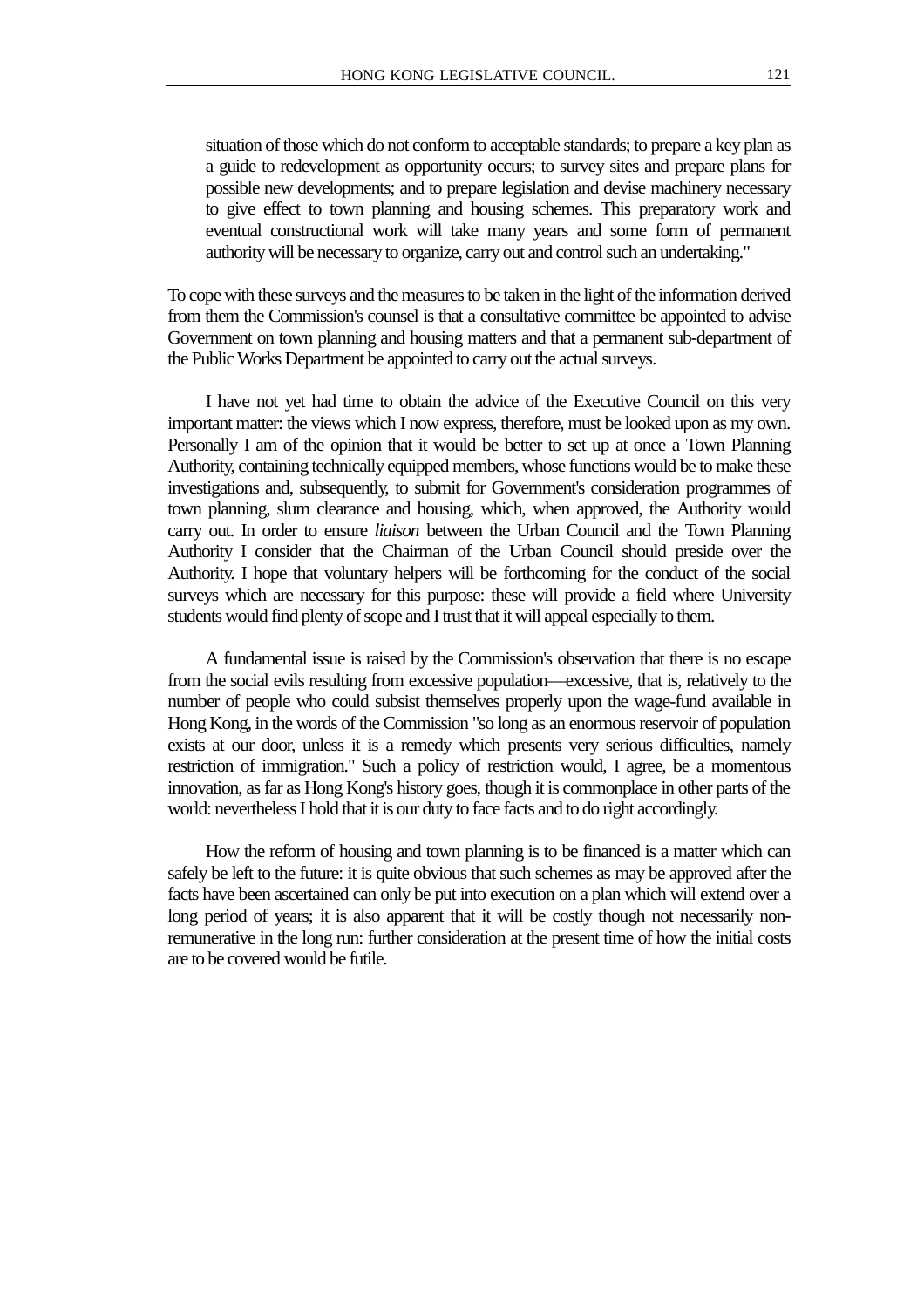My recommendations to the Secretary of State for the Colonies will be on these lines, unless in the meantime I am persuaded to the contrary. The whole subject is of first rate importance and I do not wish to stampede public opinion upon it: I shall, therefore, not submit any such recommendations until the members of this Council have had time to form and express their own views. On the other hand, the matter is not one which permits of indefinite postponement: I hope, therefore, that critics of the report and my expressed intentions will deliver themselves with no long delay.

PREVENTION OF DISEASES.—Intimately connected with the major issues relative to nutrition and housing two other activities need to be constant and ubiquitous if a high standard of public health is to be attained and maintained: these are infant welfare and antiepidemical work. The former goes to the root of the matter, *viz*., the physical well-being of a human community is in direct ratio to the education in health subjects which it receives. The injury suffered here and elsewhere by young children through the ignorance of well-intentioned mothers is appalling. I am aware that much excellent work is being done by the charitablyinclined and by Government to this end; but the position will not be satisfactory till a network of adequate welfare-centres covers the whole Colony. I hope to see a big extension of this beneficent activity during the next few years.

Epidemiological work here is on the increase and, happily, without serious objection on the part of those subjected to its discipline. During the first six months of this year 823,530 persons were vaccinated against small-pox under the powers recently conferred upon the Medical Department, very little difficulty being encountered by the operators. The incursion of cholera this year following on the serious epidemic of 1937 proved that strong measures were necessary to combat it. Quarantine was declared against the infected parts in South China and was accepted by the Authorities there in a spirit of loyal co-operation which this Government appreciates highly.

OTHER PREVALENT DISEASES.—Tuberculosis, beri-beri and venereal disease are three diseases which make great havoc among the poorer classes here—obviously the first two go back to nutritional and housing defects: the third is under special investigation at the moment. Recently the arrangements made with the Shek Lung Mission for the treatment of lepers have been revised and extended.

SALE OF FOOD.—Two useful measures aimed at the prevention of diseases were passed by the Urban Council recently. One made compulsory the pasteurization of all milk sold to the public: this will come into effect on January 1st next. The other controlled the manufacture and sale of reconstituted milk and cream. The problem of how to deal with food-hawking, licensed and otherwise, is still to be solved. It is closely bound up with the very difficult problem of excessive population to which I have already alluded and may have to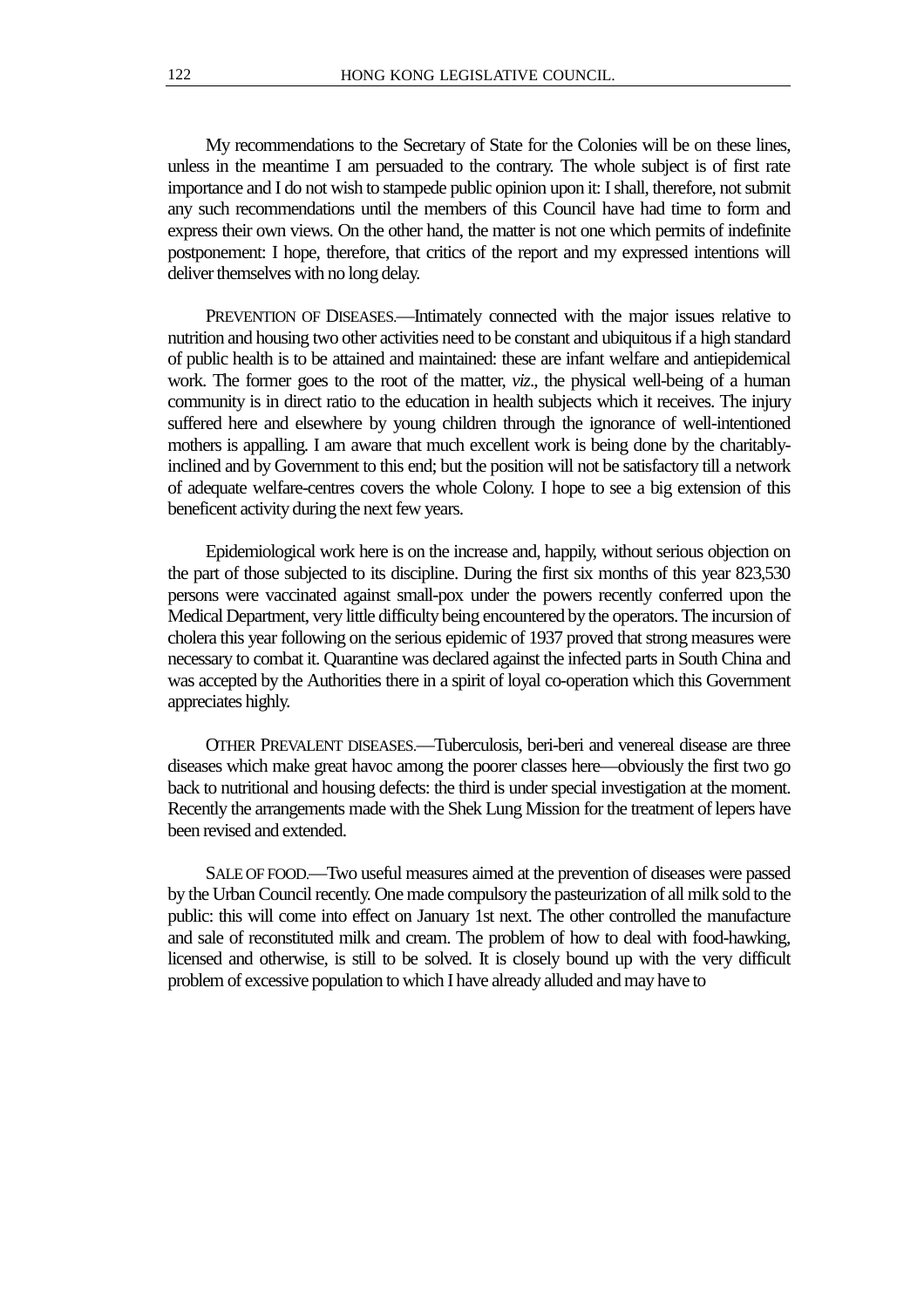wait for solution until peace returns to China. But the fact must not be forgotten that the practice of food-hawking endangers public health and is a sign of backward administration.

HOSPITALIZATION.—It is, I believe, generally known that some months ago I appointed a committee to report on the whole hospitalization system of this Colony with recommendations for its improvement. I understand that it is making very thorough and wide investigations into its subject.

REFUGEES AND DESTITUTES.—A full statement having been made in this Council recently of the intentions of Government for the housing of the Colony's surplus population during the winter it is unnecessary to dwell on the subject on this occasion.

Three camps are now in course of erection, *viz*.,

| at North Point  |                               |                                            |       | capable of holding $1,512$ persons. |
|-----------------|-------------------------------|--------------------------------------------|-------|-------------------------------------|
| at King's Park  | $\mathbf{H}$ and $\mathbf{H}$ | $\mathbf{H}$ $\mathbf{H}$                  | 1,368 | "                                   |
| at Ma Tau Chung |                               | $\mathbf{u}$ , $\mathbf{u}$ , $\mathbf{u}$ | 2,016 | "                                   |
|                 |                               |                                            |       | 4,896 persons.                      |
|                 |                               |                                            |       |                                     |

The capital cost entailed is \$545,000: maintenance costs with the camps occupied to the full is put at approximately \$1,000 per diem.

COST OF LIVING.—The rise in the cost of living, in respect of rents, food and, occasionally, firewood is somewhat disturbing. The measures taken to counteract the tendency of the first of these have met with some success, though they have not, of course, solved the whole problem. A very considerable portion of the population is unable to find any accommodation whatever and, as I have just stated, the public purse is being put to heavy expenditure in order to house such persons during the winter. Food prices, it is reckoned, have risen to the extent that to subsist a labouring class family of four costs about 8% more to-day than was the case a year ago. The position is kept under close review in the Secretariat for Chinese Affairs.

## **The Social Services. II. Education.**

TEACHER-TRAINING.—The committee appointed to advise upon the training of teachers has produced a very useful report. I have not been able to discuss it as yet with the Executive Council, so what I say on the subject to-day must be regarded as my personal view. That view is, briefly, that the committee's advice should be implemented as soon as is practicable. Not all their recommendations are capable of immediate fulfilment: indeed it is clear that some of them were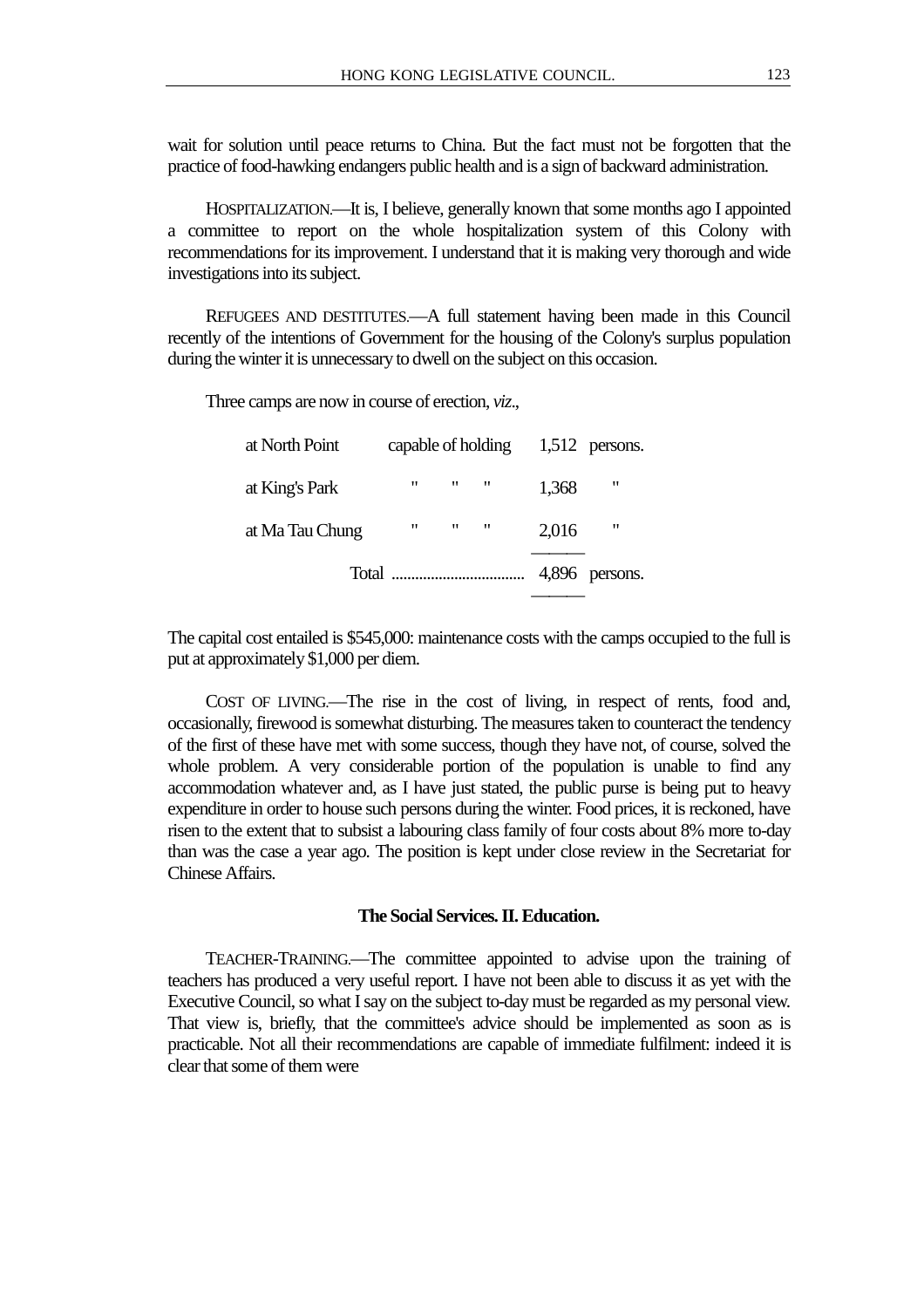put forward as schemes intended for gradual implementation as circumstances allow: all of them, however, appear to me to be acceptable on that understanding.

I consider that Government should initiate action upon the recommendations of the report as follows:—

- (1) *Post-graduate teachers*.—The post-graduate course which is advised for Anglo-Chinese school teachers would be held at the Hong Kong University and therefore presents no immediate problem. The average number in the class probably would be about twelve, six with and six without scholarships, and, for the first year or two at any rate, its cost would be unlikely largely to exceed that of the existing system.
- (2) *Non-graduate Anglo-Chinese and Vernacular School Teachers*.—(*a*) The nursing sisters' quarters belonging to the old Government Civil Hospital are being examined with a view to converting them into hostel accommodation and lecture and other rooms for the students taking the two two-year courses. If that proves to be impracticable it would be necessary to make some temporary arrangement and to give further consideration to the whole question of housing the Training Institute.

(*b*) The teacher-training staff should be drawn as far as is possible from the staff of the Education Department, they being replaced by the engagement of University graduates as masters on the department's staff.

It will be advisable to proceed tentatively with whatever scheme is ultimately approved and it is not possible, therefore, to make any firm estimate of expenditure: but the following gives a reasonable forecast of what the recurrent cost to the taxpayer would be if action were to be taken in accordance with my ideas on the subject, formed as they are in consultation with the Vice-Chancellor of the University and the Acting Director of Education.

The assumptions on which the calculation is based are that—

- (1) the Institute will train twice as many teachers for the vernacular schools as for the Anglo-Chinese schools;
- (2) in each of the first two years of the Institute's existence 24 teachers-in-training of each type will be accepted. In the third year and thereafter 24 will be accepted for the Anglo-Chinese schools and 48 for the vernacular schools;
- (3) by the beginning of its second year normal wastage will have reduced each year's new entry by one-sixth: this process would in its fourth year give the Institute a pupil population of 132;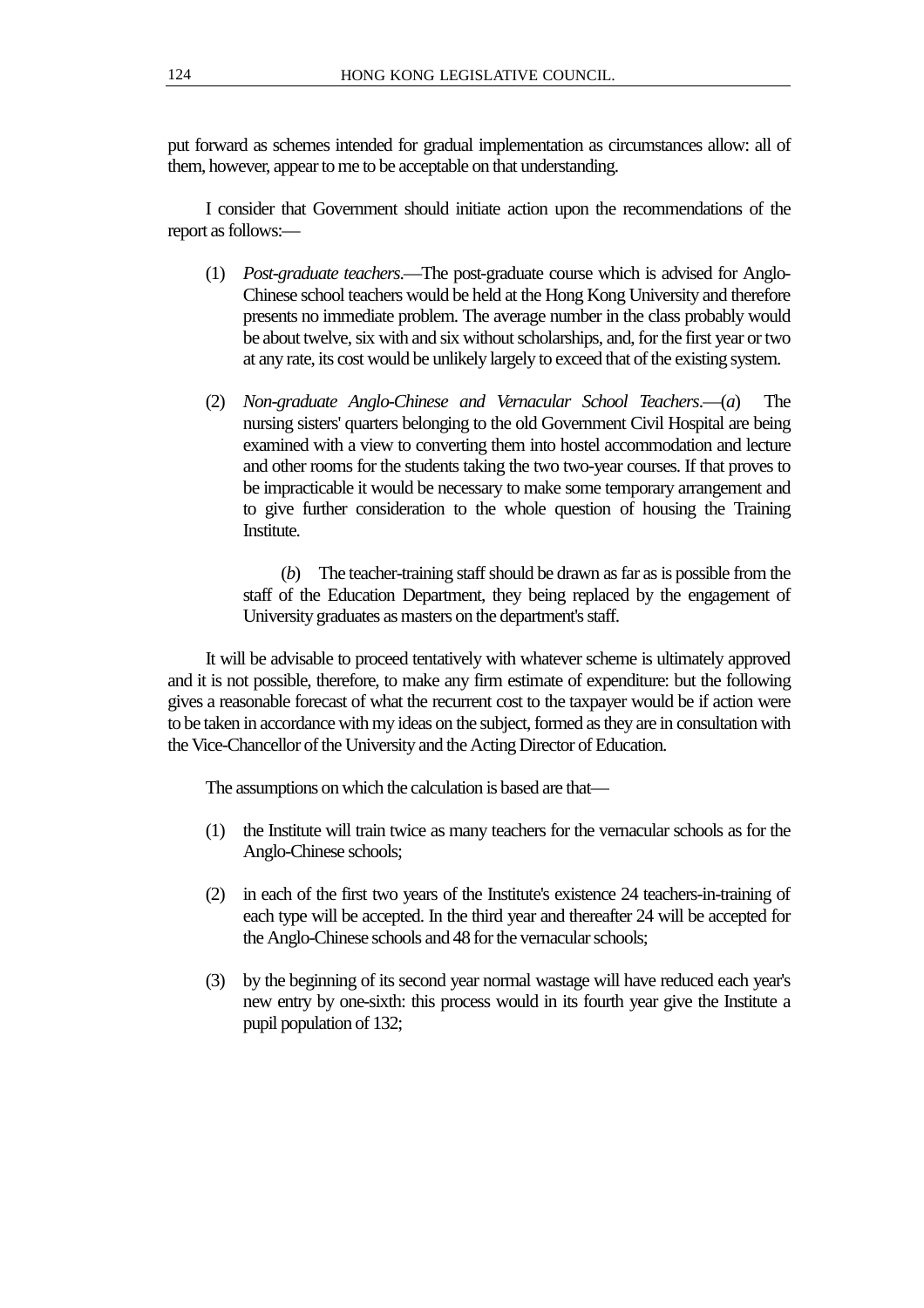(4) 132 pupils in six classes would require as teaching staff 1 Principal and 7 masters.

On this basis the cost of the Institute in the fourth year is put at \$60,000, against which may be set the saving of \$20,000 which is the amount presently expended on evening and normal classes for teachers. Two tables are appended showing how these figures are reduced.

If these courses begin in accordance with the foregoing outlines at the beginning of the next academic year, viz., in September, the recurrent cost for 1939 will be in the neighbourhood of \$8,000.

#### **Public Safety.**

DEFENCE.—Honourable Members will see considerable increases in the estimates under the head, Defence. I do not think that these will be adjudged as premature or exceeding the needs of the case. In passing I make mention with pleasure of the greater part to be played in the Defence Corps by Chinese.

It is a matter of regret to me that I am unable to provide for the new headquarters for the Volunteer Defence Corps, but their eventual siting depends upon the settlement of one or two wider questions which I hope can be brought to an issue of much advantage to the Colony. I have already mentioned that consideration is being given to the provision of a tug which would serve as a training-vessel for the Hong Kong Naval Volunteer Force. The big demands of the Air Raid Precautions Office must not, I fear, be regarded in any way as final; nor should it be assumed that they represent all that will be required even for the forthcoming year: as will be observed the greater part of the estimate is for "Mobilization Stores" at the round figure of a quarter of a million dollars.

PASSPORT CONTROL.—The rapidly increasing number of passengers landing at this port has for some time put a full passport examination service beyond the physical abilities of that section of the police force engaged in that duty. Such a service is a necessity at a port such as this and the estimates for next year contain a big increase of police personnel for that purpose. Opportunity has been taken of this expansion to transfer passport office work to the Police Department from the Colonial Secretariat.

CRIME.—From more than one source come disturbing statements that juvenile crime is on the increase. The Colony is not yet properly equipped to deal with young criminals: the Remand Home and the Industrial School do much valuable work: but they are, at best, expedients and it will, I fear, be necessary to provide a suitable institution in the near future.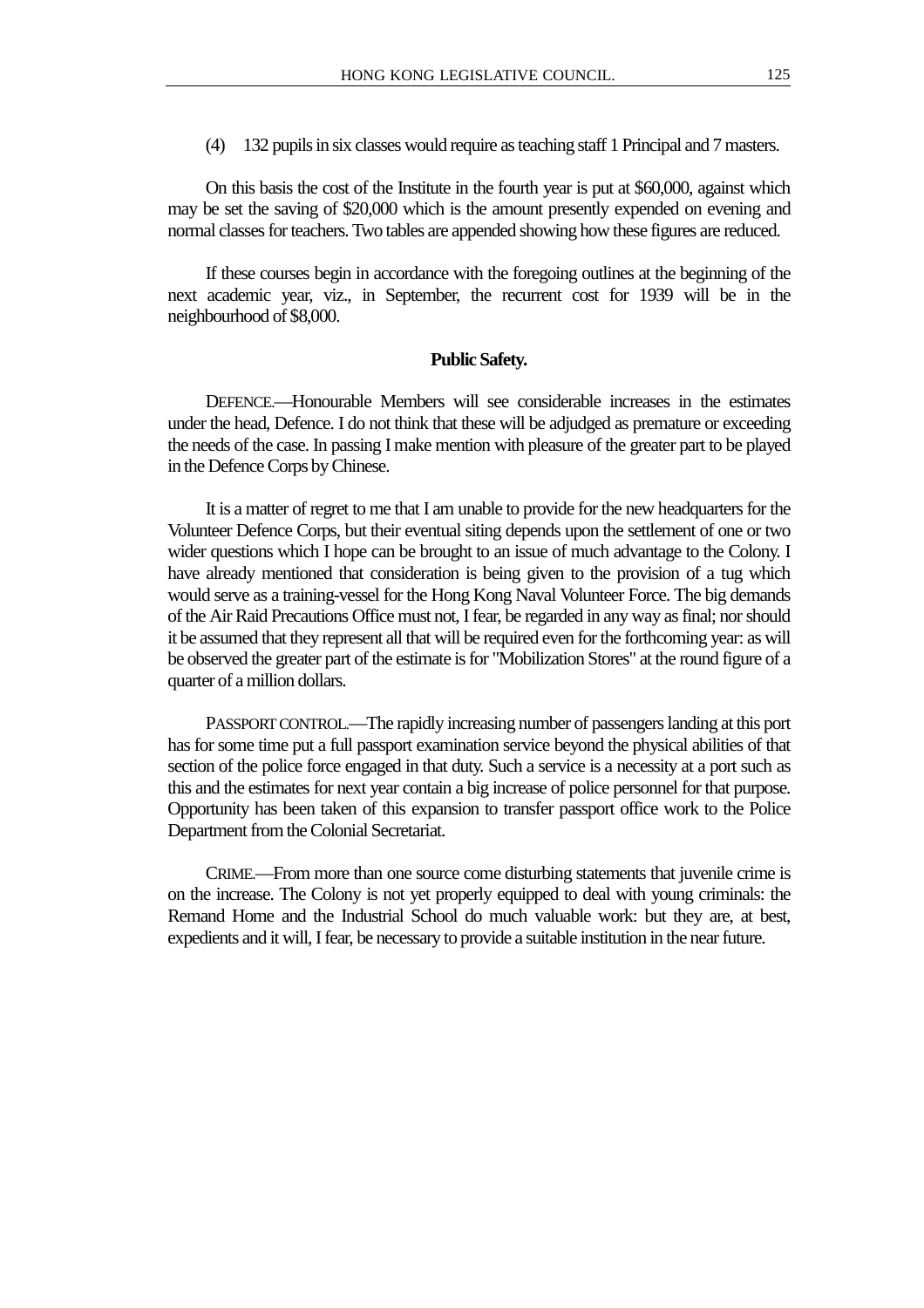HEROIN.—The increase in the use of this drug is highly deplorable. I am aware that persons of other races than Chinese bear a great guilt in this matter and I cannot express too strongly my detestation of their conduct. At the same time without local help they could do little harm to China and it is for the Chinese themselves to fight and win this battle. Every Chinese man or woman who takes any part in this nefarious industry is an enemy of his own nation and should be so regarded by every right-minded person. I hope that the time is soon coming when Chinese public opinion will range itself so forcibly against this man-killing industry and will put an end to it.

PRISON DEVELOPMENT NEEDS.—I have received from the recently arrived Commissioner of Prisons several suggestions for the re-organization of the local prison system, and these are under consideration. Their principal aims are—

- (1) more efficient reformatory methods,
- (2) reduction by various means of the numbers confined in Stanley Prison.

I hope that before long it may be possible to inform this Council of Major Willcocks' proposals in detail and that provision for some of them will be made in Select Committee.

PROTECTION OF WOMEN AND GIRLS.—The legislation passed this year for the better protection of women and girls has, I trust, provided sufficient safeguards against their exploitation by the unscrupulous. When the pressure upon the Attorney General's Department becomes lighter—and there is little prospect of that in the visible future—it may be considered desirable to recast the existing law in this regard. But there is no urgent need for such action. Honourable Members will be glad to learn that the recent legislation is working effectively and smoothly.

MOTOR TRAFFIC.—I am informed that there are now 5,000 motor vehicles and 10,000 motor drivers in the Colony. As a not unnatural result there has been a serious increase in accidents connected with motor vehicles. In these circumstances it would be unwise further to defer the revision of our motor traffic legislation and the inclusion therein of provision for compulsory insurance against third party risks. This would have been done long ere this but that this Government has been for some years awaiting draft model legislation on the subject: there seems, however to be little prospect of its arrival in the near future and I have requested the Attorney General and the Commissioner of Police to confer with a view to the production of the necessary bills and regulations.

## **Labour and Industry.**

LABOUR DEPARTMENT.—For some years the advisability of the creation either of a Labour Department or the post of Labour Officer within one of the Secretariats has been under consideration by this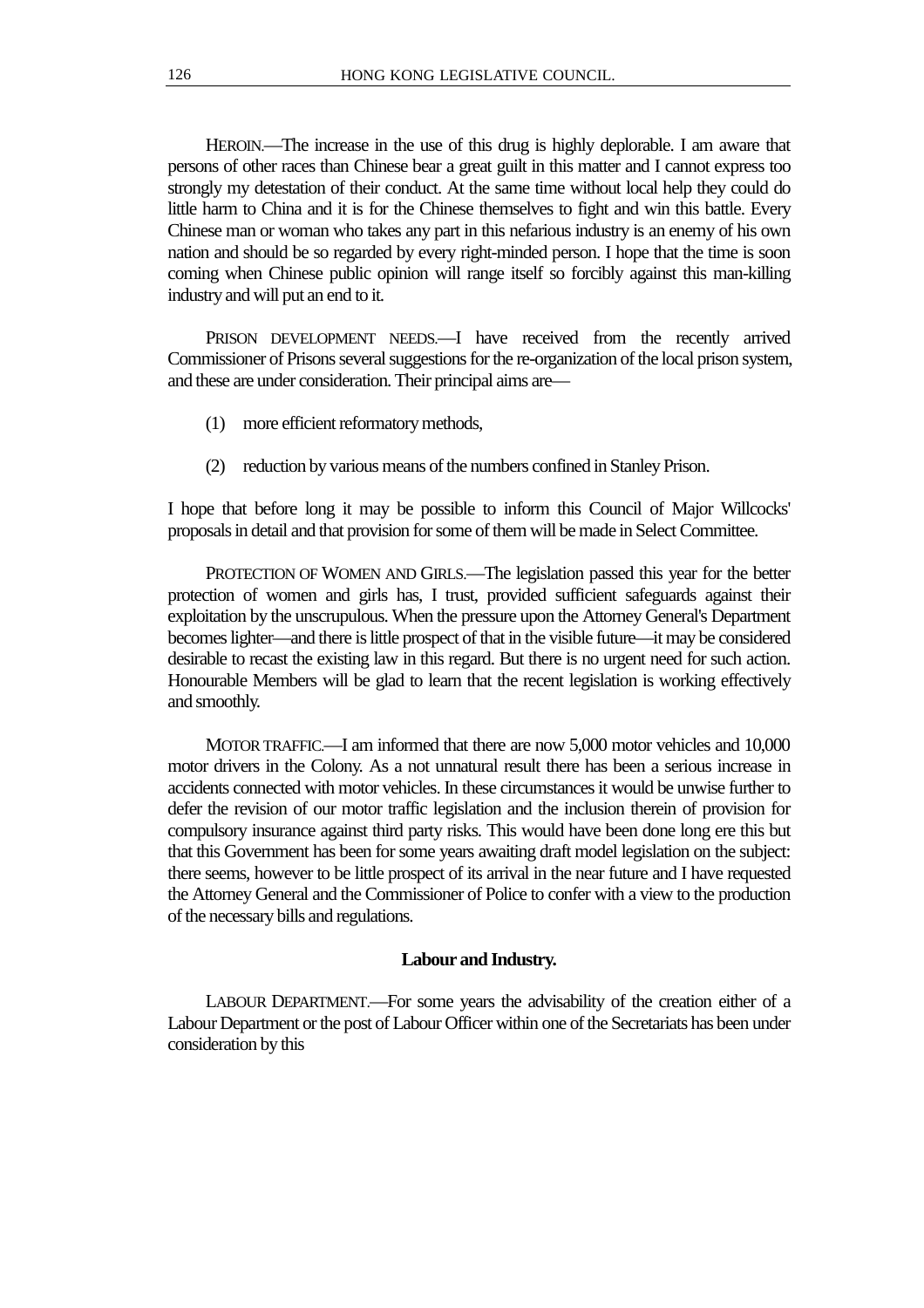Government and I have now decided upon the latter alternative. The duties of the Labour Officer will include supervision of employment, particularly in so far as the laws and regulations designed to benefit and protect labourers are concerned; investigation of the cost of living and wage-rates; the prevention and settlement by conciliatory means of industrial disputes; and the promotion of methods of collective bargaining. The first duty of the officer appointed to this post will be to study its somewhat voluminous literature and especially the terms of the labour conventions to which Hong Kong, as an important unit of the British Empire, should adhere, and thereafter to organize his office accordingly. For the time being at any rate he will be attached to the Secretariat for Chinese Affairs. The following figures, which show the growth of manufacturing industries in the Colony, may be of interest to Honourable Members. On December 31st, 1933, there were 300 factories registered here, employing 38,550 persons: on July 31st, 1938, there were 779 employing 54,090 persons.

BOILER INSPECTION.—Regulations governing the use and condition of boilers are in process of being drafted.

MINING REGULATIONS.—Recently Government reached the conclusion that the mining regulations of the Colony called for review and amplification. The Governor of Malaya very kindly put at my disposal Mr. A. E. Kershaw, M.C., one of that Government's Wardens of Mines, who has furnished a most useful report: action will be taken thereupon in due course. I take this opportunity to express this Colony's thanks to the Malayan Government for the help given by them.

#### **Public Works Extraordinary.**

Very full information on the Government's proposals for Public Works extraordinary expenditure has been placed in the hands of members this morning. As the Honourable the Financial Secretary points out in his memorandum, next year's list contains a number of major works, to be financed from revenue, which form part of a five-year development programme and includes a new Government House. I invite the attention of Honourable Members to a sessional paper laid this morning, which makes public full details of that programme.

I also wish to bring to their notice item (*k*) in the Waterworks Schedule of New Loan Works which is to be found in Appendix VI (*c*). The intention is to begin next year investigative work in the Tai Lam Chung Valley, where another large storage reservoir is planned. This year's experience has shown how necessary it is, in order to keep pace with the constant increase of consumption, to add to our reserve supplies. It may be expected, therefore, if the investigations go well, that the 1940 estimates will contain provision for the commencement of large new works there. Meanwhile the completion of the catchwaters to supplement the supply running into the Shing Mun reservoir will be pressed on.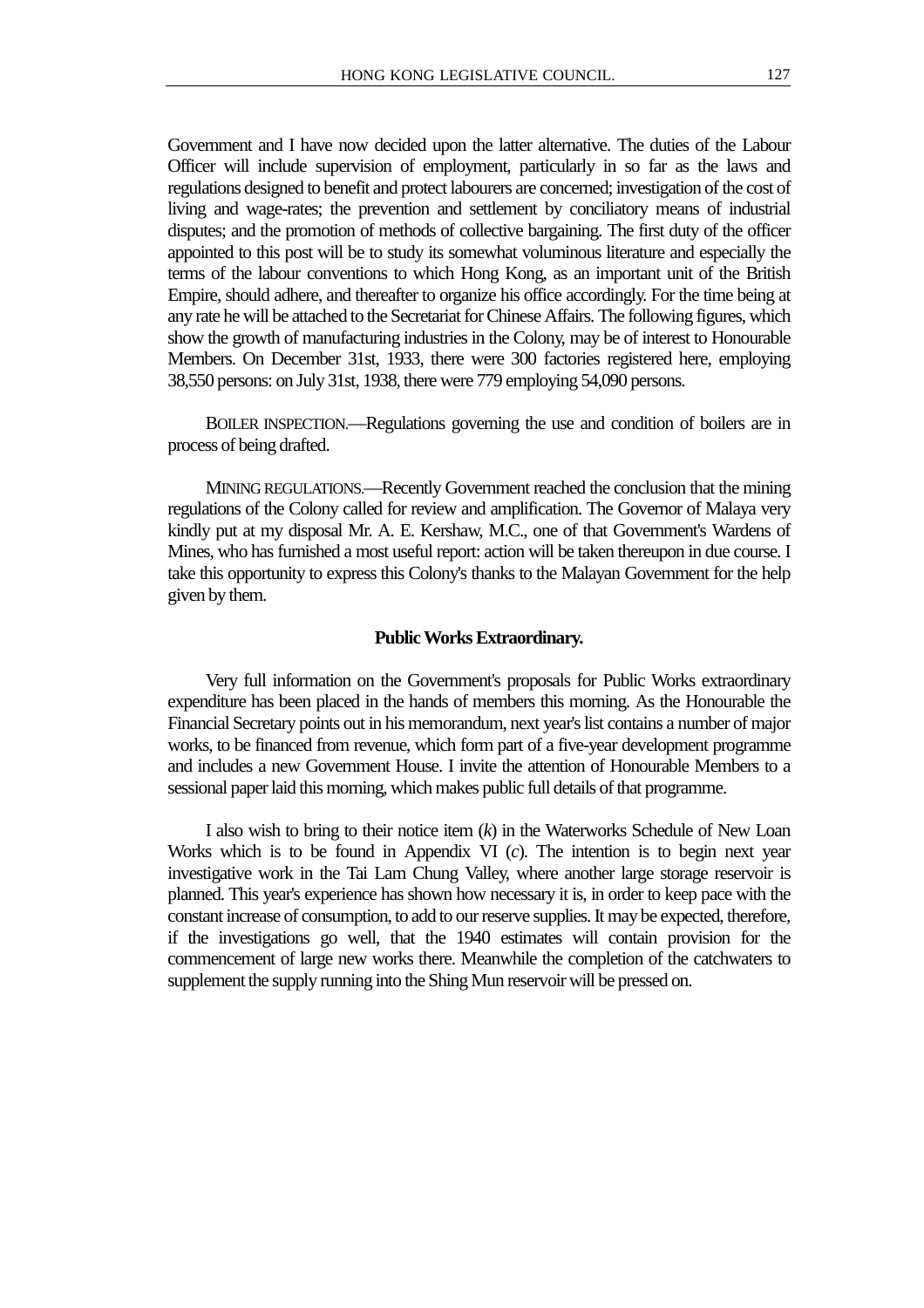## **Miscellaneous.**

THE REVISION OF THE LAWS.—The issue of the first volume of the Revised Laws is welcome. The honourable and learned Attorney General informs me that other volumes are in preparation and will be laid in this Council in succession as soon as they are ready.

HONG KONG TEAM AT BISLEY.—I have been asked by Major Steers, who organized and captained the Colony's team at Bisley last July, to convey to Honourable Members a message of thanks for the financial help given by the Council. This alone enabled the team to appear: as is well-known, their shooting did them and the Colony great credit.

This address was printed before the invasion of the Kwangtung Province by Japanese forces had begun. The outbreak of hostilities so close to its border is of course a matter of grave and regretful concern for this Colony. As I have pointed out already, three-quarters of our fresh vegetable and a large proportion of our fresh meat supplies come from that province. Secondly, the Colony must face the prospect of an additional serious refugee problem arising from this invasion: as Honourable Members are no doubt aware, certain steps are being taken to cope with that eventuality: these together with the military and police precautions which are necessary in such circumstances will entail heavy charges upon the Colony's funds. Again, the interruption of Hong Kong's long-established trade with China will bring heavy losses upon the revenue and upon commerce.

I need not mention the many other ways in which this Colony will or may be adversely affected. I am confident, however, that the citizens of Hong Kong will face these new difficulties with good sense and dignity, relying upon the British Government to do all in its power to protect their interests.

I now commend the business of the session to the earnest care of the Council. (Applause).

#### **PAPERS.**

THE COLONIAL SECRETARY, by command of H.E. The Governor, laid upon the table the following papers:—

- Regulations made by the Governor in Council under the Pleasure Grounds and Bathing Places Regulation Ordinance, 1936, Ordinance No. 29 of 1936, dated 16th September, 1938.
- Form prescribed by the Governor in Council under section 42 of the Merchant Shipping Ordinance, 1899, Ordinance No. 10 of 1899, dated 31st August, 1938.
- Amendment made by the Governor in Council under section 2 of the Emergency Regulations Ordinance, 1922, Ordinance No. 5 of 1922, to the emergency regulations, dated 16th September, 1938.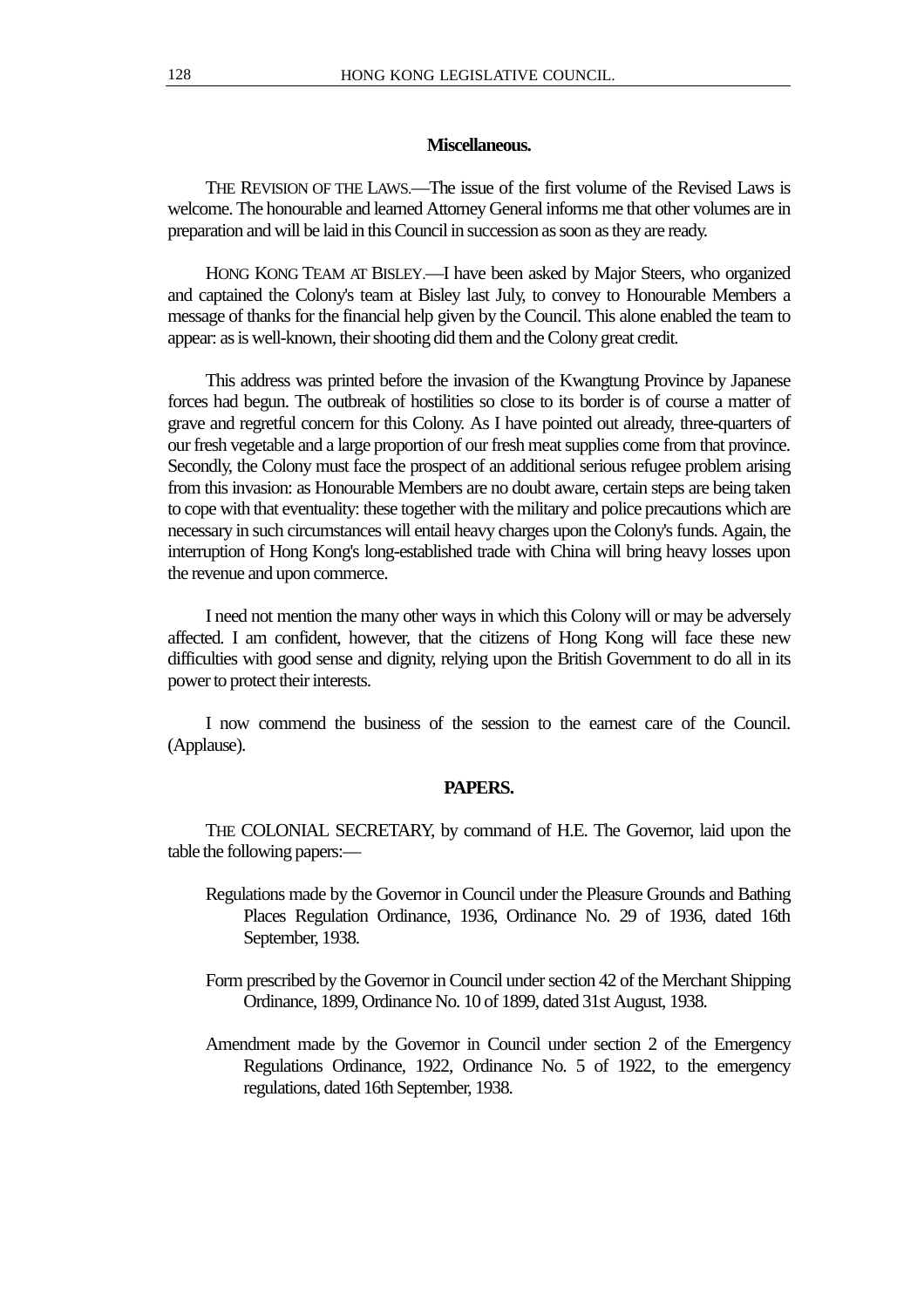- Rules made by the Governor in Council under section 6A (1) of the New Territories Regulation Ordinance, 1910, Ordinance No. 34 of 1910, dated 21st September, 1938.
- Order made by the Governor in Council under section 99 of the Public Health (Sanitation) Ordinance, 1935, Ordinance No. 15 of 1935, dated 21st September, 1938.
- Amendments made by the Governor in Council under section 3 of the Adulterated Food and Drugs Ordinance, 1935, Ordinance No. 8 of 1935, to the regulations, dated 23rd September, 1938.
- Amendment made by the Governor in Council under section 39 of the Merchant Shipping Ordinance, 1899, Ordinance No. 10 of 1899, to Table T of the Regulations, dated 23rd September, 1938.
- Recission of the Order made by the Governor in Council on the 19th February, 1938, under section 18 of the Quarantine and Prevention of Disease Ordinance, 1936, Ordinance No. 7 of 1936, dated 29th September, 1938.
- Declaration under section 18 of the Quarantine and Prevention of Disease Ordinance, 1936, Ordinance No. 7 of 1936, dated 29th September, 1938.
- Proclamation No. 10.—Court situate on the 2nd floor of the building known as the Magistracy appointed as Third Court.
- Proclamation No. 11.—Juvenile Court, Kowloon, appointed an additional Court-house.

Administration Reports, 1937:—

Part I.—General Administration:—

Report on the Assessment for the year 1938-1939.

Part II.—Law and Order:—

Report of the Registrar of the Supreme Court, Official Trustee, Official Administrator and Registrar of Companies.

Report on the New Territories, District Office, North.

Report on the New Territories, District Office, South.

Part VI.—Public Works:—

Report of the Director of Public Works.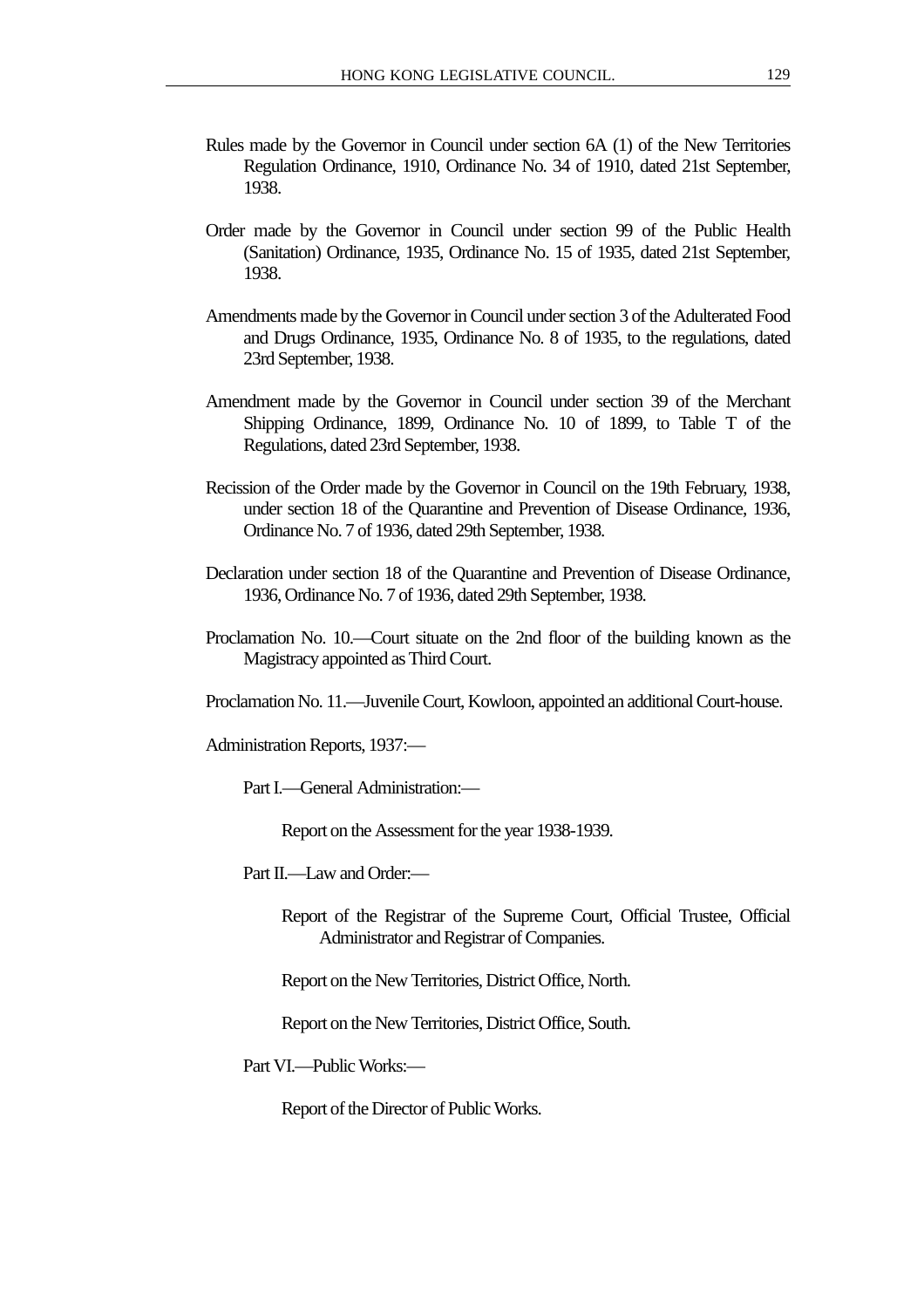Sessional Papers, 1938:—

No. 12.—Report of the Housing Commission, 1935.

No. 13.—Draft Programme of Public Works.

He said: The Interim Report of the Nutritional Research Committee, Item No 14 on the list of papers, has not been published, but is available to Honourable Members who wish to see it.

# **FINANCE COMMITTEE'S REPORT.**

THE COLONIAL SECRETARY, by command of H.E. The Governor, moved that the report of the Finance Committee (No. 8), dated 15th September, 1938, be adopted.

THE FINANCIAL SECRETARY seconded, and this was agreed to.

# **RATING AMENDMENT ORDINANCE, 1938.**

THE ATTORNEY GENERAL moved the first reading of a Bill intituled "An Ordinance to amend the Rating Ordinance, 1901."

THE COLONIAL SECRETARY seconded, and the Bill was read a first time.

## **Objects and Reasons.**

The "Objects and Reasons" for the Bill were stated as follows:—

1. Clause 2 of this Bill adds to section 43 (1), (2) and (7) of the principal Ordinance words enabling any loss in revenue occasioned by the default of an owner or occupier of a tenement in refusing or neglecting to furnish particulars as required by section 4, or knowingly making a false or incorrect statement of such particulars, or wilfully making a false or incorrect statement for the purpose of obtaining a refund of rates under section 36 of the principal Ordinance, to be recovered summarily with interest at eight per cent. before a magistrate.

2. The amendment of section 43 of the principal Ordinance, made by section 3 of Ordinance No. 16 of 1931, deleted a provision in the opening words of that section, limiting the time for recovery of penalties for offences against the Ordinance to two years. The effect of that amendment was to bring into operation section 20 of the Magistrates Ordinance, No. 41 of 1932, limiting the time for the making of a complaint or the laying of information to six months from the time when the matter of such complaint or information arose. In consequence certain offences have gone unpunished; clause 2 of this Bill adds a new subsection (8) to section 43, extending the time within which proceedings may be taken to six years from the date of the offence.

3. Clause 3 of this Bill adds a new section 43A to the principal Ordinance, enabling the Assessor on the conviction of any person for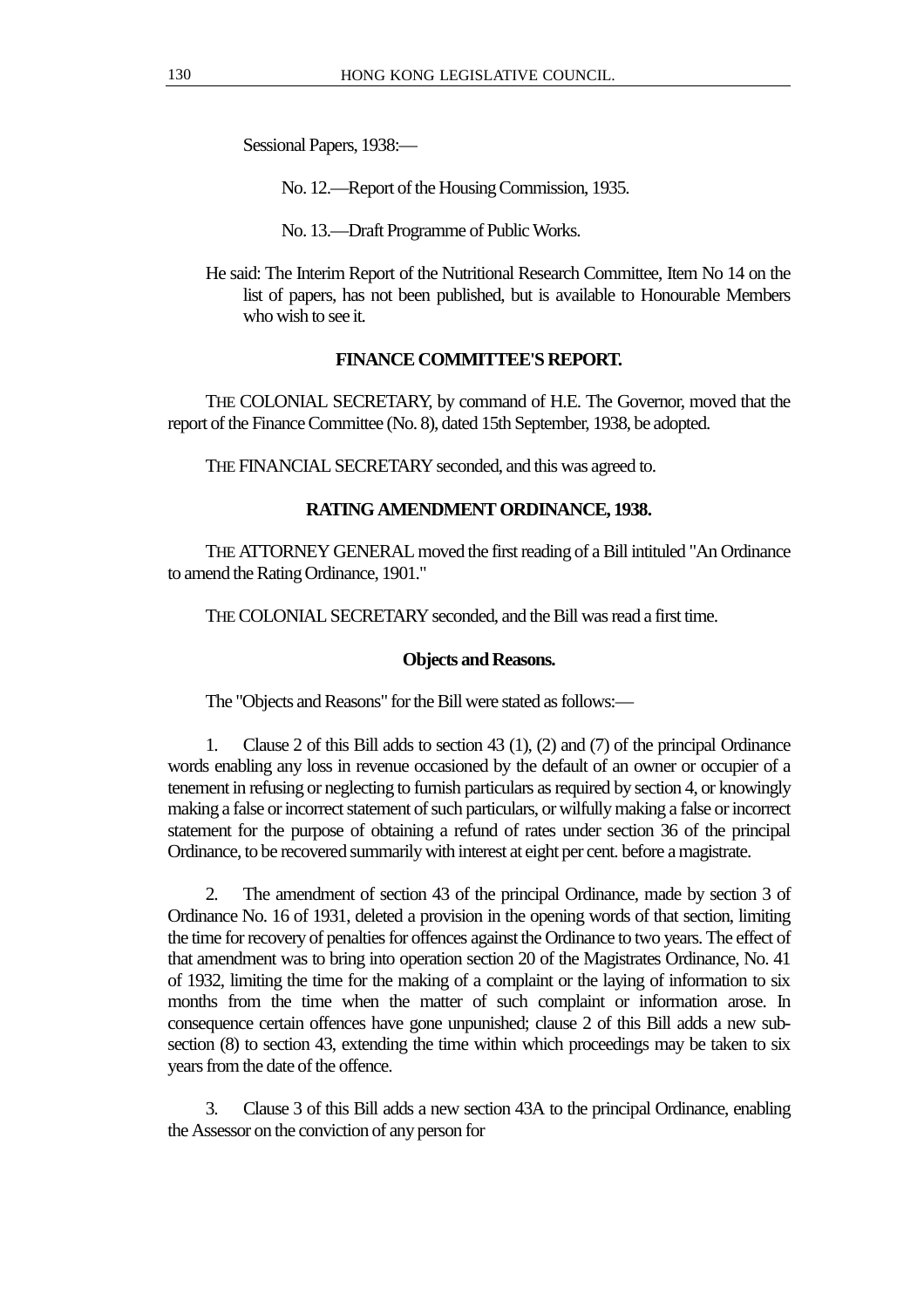an offence under section 43 (1) or (2), to make a new valuation of the tenement in respect of which the offence was committed, and making rates payable upon that valuation from the date of the conviction until the next assessment.

## **STAMP AMENDMENT ORDINANCE, 1938.**

THE ATTORNEY GENERAL moved the second reading of a Bill intituled "An Ordinance to amend the Stamp Ordinance, 1921."

THE COLONIAL SECRETARY seconded, and the Bill was read a second time.

## **WATERWORKS ORDINANCE, 1938.**

THE ATTORNEY GENERAL moved that the Bill intituled "An Ordinance to provide for and regulate the supply of water" be recommitted to Committee for further amendments. He said: I would like to mention that certain amendments to this Bill were published in the *Government Gazette* of 7th October and are now in the hands of Honourable Members. I propose, therefore, to make these amendments in Committee.

THE COLONIAL SECRETARY seconded.

On the motion of the Attorney General, seconded by the Colonial Secretary, the Council then went into committee to consider the following bills clause by clause:—

# STAMP AMENDMENT ORDINANCE, 1938.

#### WATERWORKS ORDINANCE, 1938.

THE ATTORNEY GENERAL proposed the following amendments to the Waterworks Ordinance, which were approved:—

Substitute "seven days" for "ten days" in the third paragraph of regulation 2 in the Schedule.

Delete the proviso to the first part of Appendix I under the heading "Price of water" and substitute:

Provided that the above rates shall be increased by twenty-five cents in the case of any sum under five dollars, and by five per cent. in that of any other sum, payment of which is not made on or before the date notified by the water authority in his account as the date by which payment of such sum is to be made: And provided also that a fraction of any such increase which is less than ten cents shall be reckoned as ten cents.

He said: These are minor amendments of accounting and administration. It was found, on scrutiny by the departments which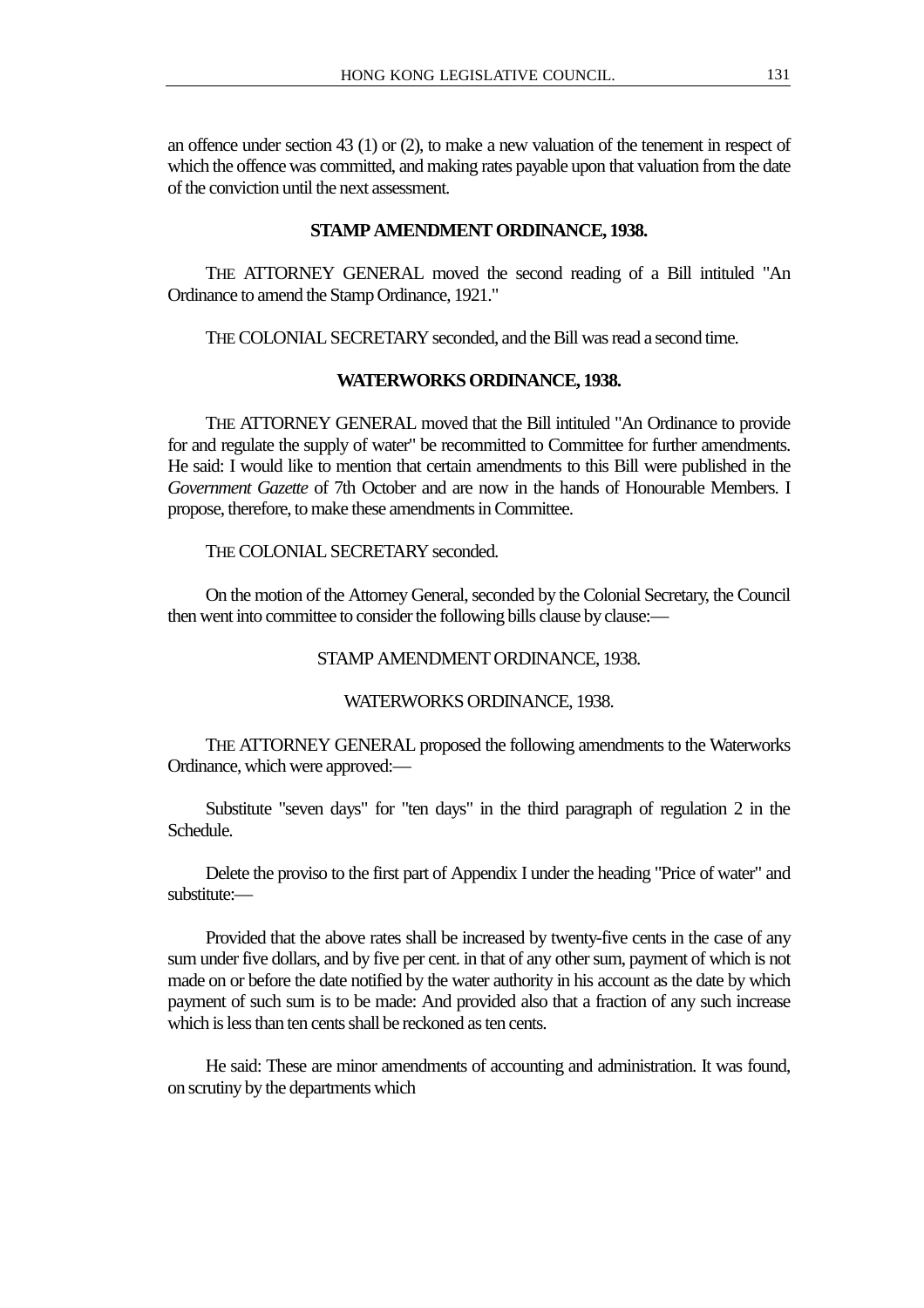will have to carry out the collection of fees and other payments under the Bill, that the arrangements first made would not work in practice, and these amendments are suggested in order that a workable scheme be evolved.

Upon Council resuming,

THE ATTORNEY GENERAL reported that the Stamp Ordinance had passed through Committee without amendments and moved the third reading.

THE COLONIAL SECRETARY seconded, and the Bill was read a third time and passed.

THE ATTORNEY GENERAL reported that certain amendments to the Waterworks Bill had been made in Committee, and moved the third reading.

THE COLONIAL SECRETARY seconded, and the Bill was read a third time and passed.

#### **THE BUDGET.**

THE FINANCIAL SECRETARY moved "That the draft estimates of expenditure for 1939 be approved." He said: Your Excellency,—In moving the Resolution standing in my name, I want, without repeating the detailed figures and explanations which have already been circulated to Honourable Members, to amplify the general remarks you have made on the financial position by bringing out the principal features of our financial outlook.

Honourable Members have had the Estimates themselves and the accompanying explanatory memoranda for nearly a fortnight and I have no doubt have examined them in that time. Perhaps the first thing which will have struck them will be a certain unfamiliarity in form, various changes in the manner of presentation having been made. It so happens that a number of departmental rearrangements, of which the one most prominent in the public eye is the rearrangement of the Water Department, have coincided with changes of an accounting nature introduced by the direction of the Secretary of State; but I hope that the unfamiliar form has not proved too inconvenient and that eventually the changes will be found to have been advantageous.

Looking at the figures of revenue and expenditure, they show a small anticipated surplus for the current year, before allowing for certain accounting adjustments. That surplus is, however, illusory because at the end of the year we shall be owing nearly a million dollars of military contribution which must be paid next year. Revenue is still coming in well but money is going out even faster than early in the year. We are having to incur a great deal of expenditure of an emergency nature and, as Your Excellency has pointed out, the events of the last two days are likely to increase that expenditure.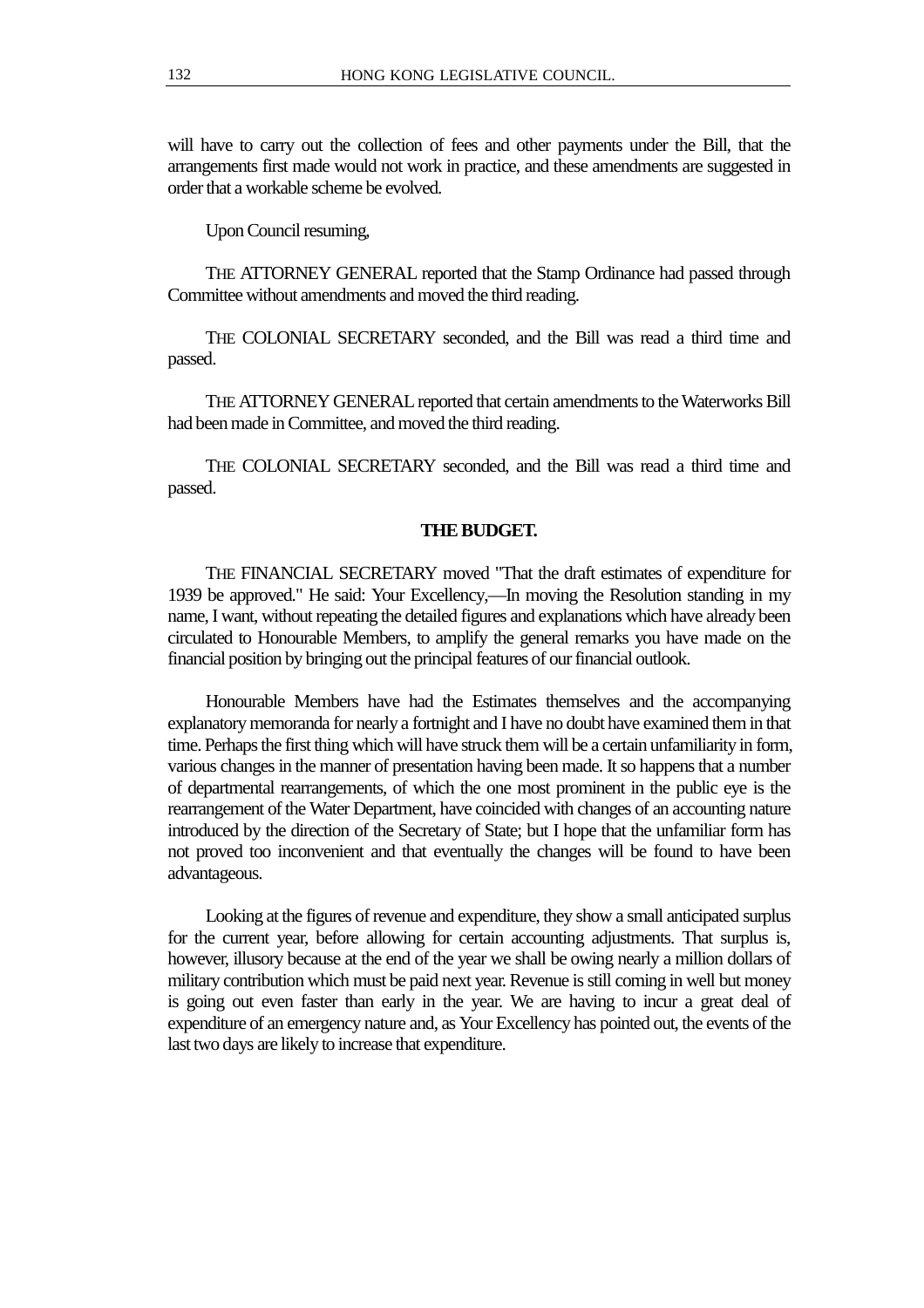The true outcome of the year is likely to be a small deficit rather than a small surplus. The short payment of military contribution ought to be kept very prominently in mind by all those who are inclined to take a rosy view because of the large nominal surplus shown in our monthly accounts.

As to next year, the Estimates show a probable deficit of \$2,400,000 which will reduce our available surplus to \$11,000,000 but if the various items of additional expenditure which Your Excellency has foreshadowed are included, the deficit will be over \$2,800,000.

I imagine, however, that what must strike anybody examining the figures of both revenue and expenditure most strongly is their magnitude. They are substantially higher than in any previous year and the question must arise whether that is a temporary phenomenon or whether these figures are likely to be continued in future years. It is with that question in mind that I propose to discuss the position.

The increase on the revenue side, which is spread over nearly all the main heads, is due primarily to the larger population of the Colony. So far as one can distinguish between the two it is the magnitude of the population rather than the extent and profitability of business activity which most influences our revenue, affected as it is principally by the consumption of liquor and tobacco, the extent to which rated properties are occupied or not and the extent to which the transport companies, the cinema theatres and the race tracks, all of which contribute their quota to the revenue, are used by the public. Two particular items of revenue, the Post Office and the Railway are affected by other special considerations to which Your Excellency has already referred, that is the development of airmail and the opening of the Canton-Hankow line. The second of these items is likely to be adversely affected by the recent spread of hostilities to South China.

Assuming therefore that population is the major factor in our revenue it would seem that we are very largely dependent on the course of events in China, to the disturbances in which the recent increase in population here is due. It must be the wish of everybody that a satisfactory end should be brought to the Sino-Japanese hostilities and once that end is reached I think it must be expected there will be some decline in the population and therefore in the revenue of this Colony. We hope of course that when peace is restored normal trade will again recover and that some at least of the manufacturing developments which have taken place in the Colony of recent months will not be merely temporary; but it would hardly be safe to assume that we can continue to receive from the existing sources of taxation so large a revenue as is expected for the current year or even so much as the lesser sum estimated for next year.

It must also be remembered that we are proposing to set against next year's expenditure a non-recurrent item, the \$839,000 withdrawn from the Government House and City Development Fund.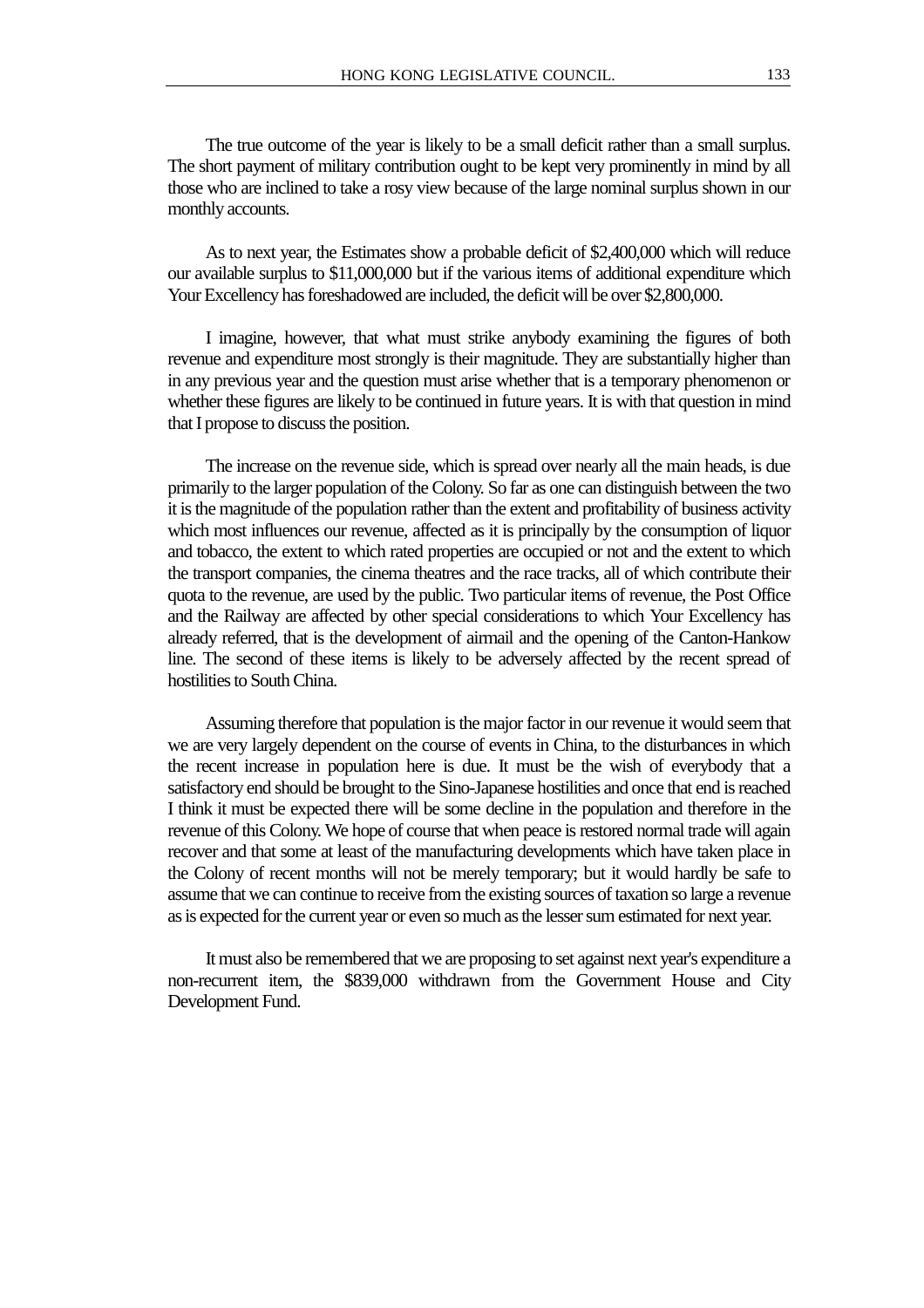When we turn, however, to expenditure I fear that there is less prospect of reduction in future years. The main increases in the 1939 Estimates are shown under pensions; defence, including military contribution; police; medical; charitable services; and public works. I ignore the increases under Post Office and Railway which are higher running costs connected we hope with higher receipts.

The only head under which we can reasonably expect any substantial reduction after 1939 is that of military contribution and that because, as already explained, we are providing in 1939 for a large payment on account of 1938.

Under other heads of expenditure I fear that far from expecting reductions we must prepare for further increases. There will for example be an automatic and unavoidable increase under the head "Pensions." The figures given in the memorandum circulated with the estimates show an increase of some 30% between 1936 and 1938. Comparisons before that year are vitiated by exchange fluctuations but taking sterling payments alone the pensions bill has more than doubled since 1930. There is no sign that the increase is yet coming to an end. It must be remembered that the pension bill is in the main governed by the establishment and the salary scales in existence ten or twenty years ago and little can be done to reduce it immediately unless Government is to default on its obligations. Some attempt has been made to stem the tide of increase in the more distant future by the recent adoption in all the senior grades of the service of new scales of salary which provide lower pensionable emoluments.

A similar increase takes place annually in Widows' and Orphans' pensions. Here, as Honourable Members have pointed out on previous occasions, Government is in the position of having accepted contributions from officers and, while there is no foundation for the mischievous statements that Government makes a profit out of those contributions, it has incurred a liability to pay pensions in the future which will have to be met in due course. It is impossible to state without an actuarial valuation what that liability is. Those members who have previously taken an interest in this subject will however be pleased to learn that it has been decided in principle, with the approval of the Secretary of State, to recast the whole system of Widows' and Orphans' pensions and to establish an independent Fund into which will be paid a sum representing the present liability of Government on this account and annual sums for the future representing Government's contribution towards the pensions of the widows and orphans of public officers. The compiling of the information for the necessary actuarial valuation has already been started but it is a slow business and it is quite impossible to say when the actual change will take place. It will not, I may add, reduce the benefits to which officers are entitled under the existing Scheme.

The effects of the change on Government accounts will be, first, that we shall have to provide a sum, probably running into millions of dollars, representing the accumulated liability, necessitating a further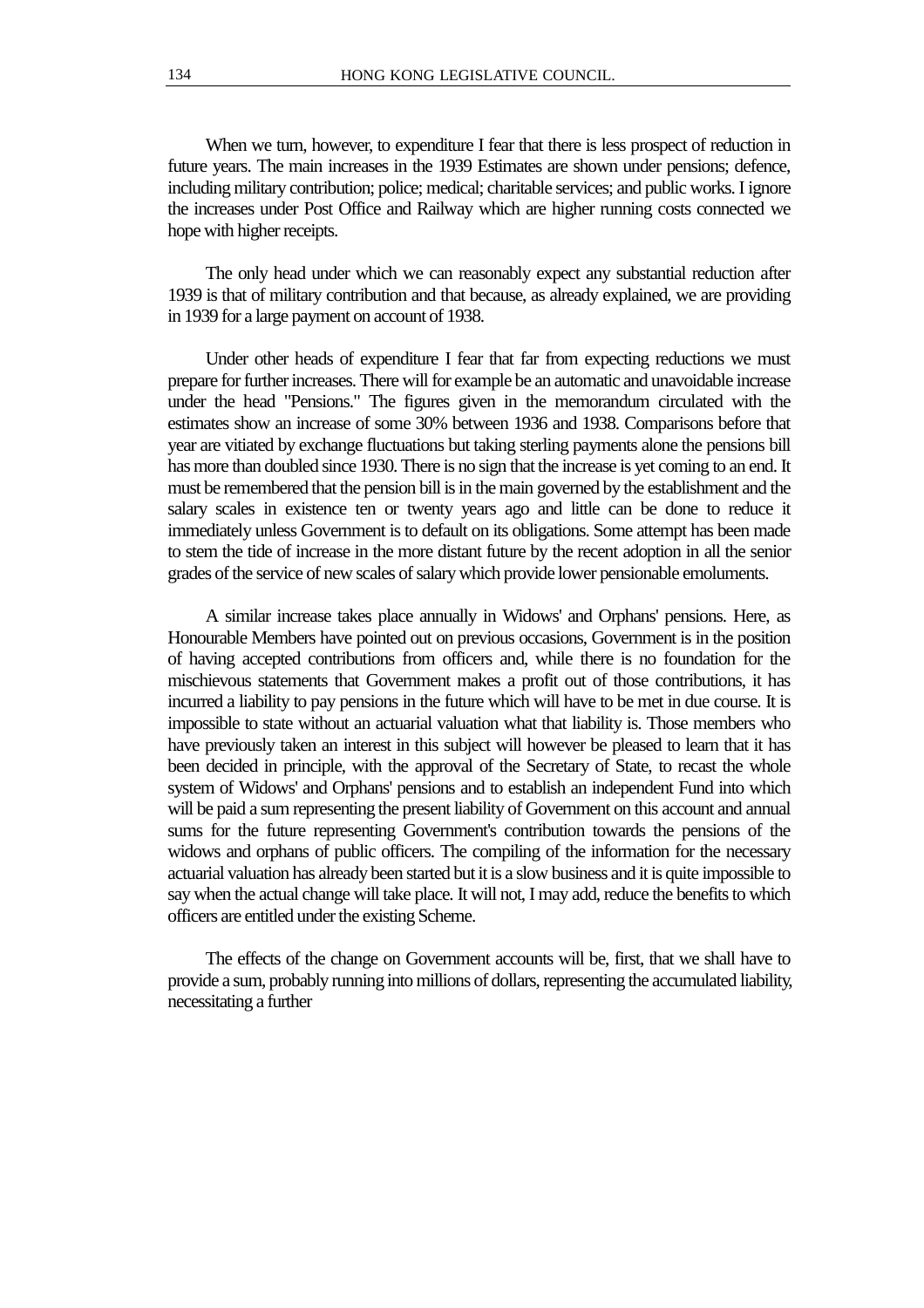substantial diminution in our nominal surplus balance; and secondly that each year thereafter we shall have to provide in the estimates a contribution representing the true amount of the Government assistance given to the fund, while losing the receipts on the revenue side representing the officers' contributions. I am sure that Honourable Members will agree that it will be better to face our liabilities in this way instead of deferring them to an indefinite future but so far as future estimates are concerned it will mean an increase in net expenditure.

Another head which may be expected in a few years to show an automatic increase is that of public debt charges. We have been charging to loan account considerable capital expenditure on waterworks and other items but much of the actual money has so far been found from advances made out of our surplus balances. That cannot go on for ever and some day a loan must be raised to repay these advances. The amount advanced at the end of the current year is expected to be something over \$12,000,000 and debt charges on that, at the same rate as are now being paid on the part of the loan already raised would amount to about \$900,000 a year.

Next there are a number of heads of expenditure in which increases are not automatic in the sense of arising out of legal commitments but are unavoidable unless substantial changes in government policy are made. These are defence services and the large group of social services, particularly health and education.

Under the head of defence in the estimates very much the largest item is the defence contribution. Apart from the possible change in the whole system, that expenditure is not within our control. Other defence expenditure is legally at least within our discretion but for all practical purposes we are compelled to an increase in it by forces beyond control of this Colony. Our expenditure is truly for defence purposes and is designed solely to help in meeting any possible attack, but it is rendered imperative by the fear of war which, ghastly as it seems to all intelligent people, overhangs and darkens the world to-day. The comparatively small heads of the Volunteer Defence Corps and the Naval Volunteer Force are increasing in cost as a result. Those increases must continue in future years so long as the dictates of policy require increases in the numbers of those forces and the supply to them of more and more expensive equipment in order to keep pace with modern military requirements.

The principal increase in defence expenditure for which we must allow is, however, in the sphere of air raid precautions. In the 1938 estimates a figure of \$50,000 was inserted, admittedly as a token vote. I regret to say that it has been necessary to exceed that figure very substantially and a supplementary vote will in due course be placed before Council for approval. The additional expenditure was decided upon after the printed Estimates before you were prepared and instead of the figure appearing in them of \$50,000 the revised estimate for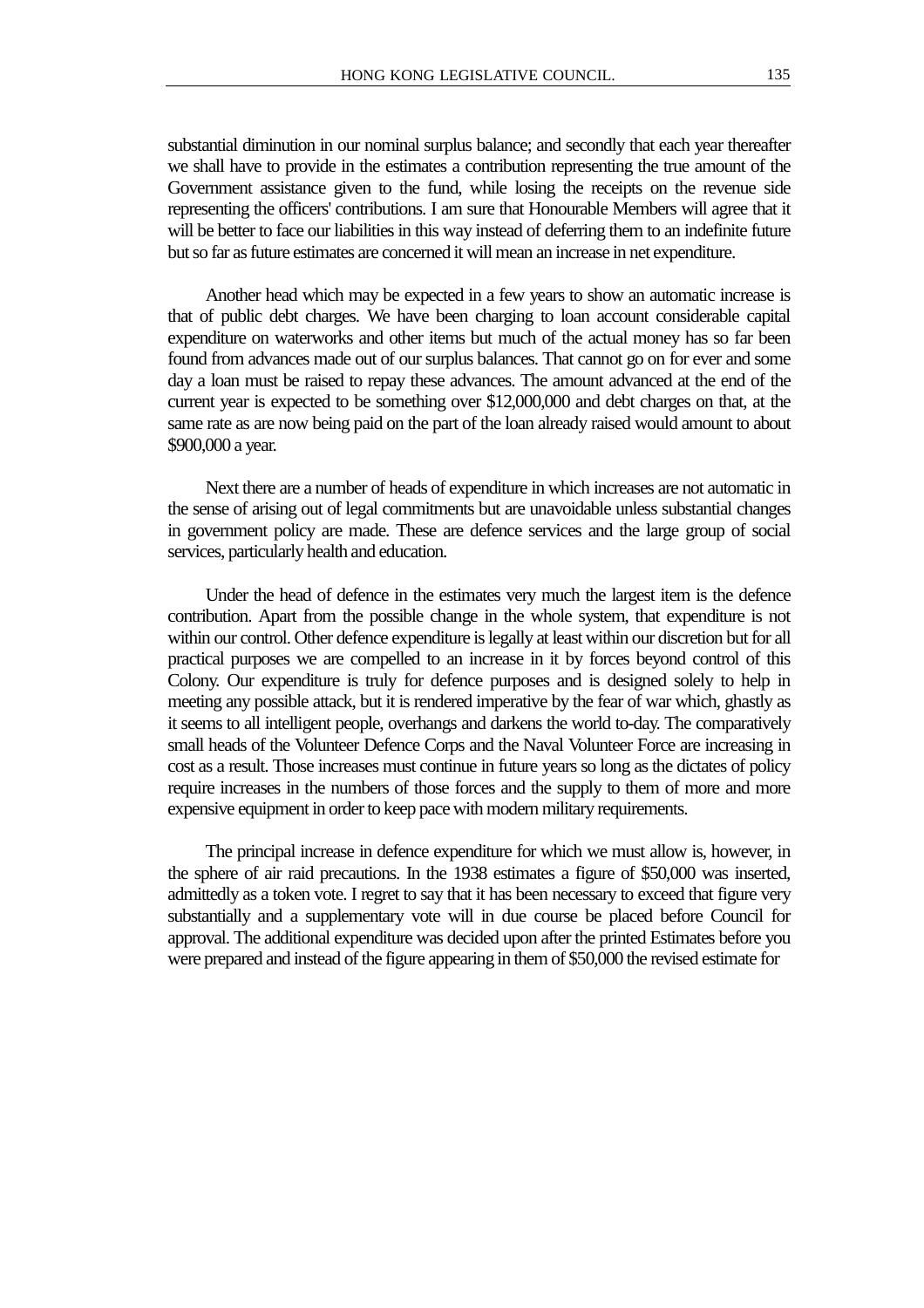1938 must now be put at \$120,000. In 1939 the head shows a further large expansion to a total of \$338,065. Even that, however, is providing for a first instalment only of what the Air Raid Precautions Officer considers necessary for the protection of the civil population against air attack. I may say that his original estimates provided for expenditure next year of many times the sum now in the estimates and there can be no doubt that large further additions to equipment and stores will be necessary in subsequent years. Decisions have not yet been taken as to the exact supplies of, for example, gas masks which should be provided and most of this head is contained in the single sub-head of \$250,000 for all kinds of equipment under the title of Mobilization Stores, which may well have to be substantially supplemented even during 1939. In addition to the expenditure shown under the Air Raid Precautions head itself, provision is being made under Public Works Extraordinary for the erection of certain stores and other buildings in connexion with air raid precaution work at an estimated cost of \$200,000. Here again it may be necessary to come to Council later for approval of supplementary votes for other special constructional work connected with air raid precautions.

After external defence comes internal security. The Police Estimates are higher, owing mainly to increased personnel which is necessary in view of the greater population and other responsibilities resulting from the present situation in South China. It is unfortunately not possible to hope that those responsibilities will soon disappear.

Naturally connected with Police are Prisons. Under that head no increase is provided in the Estimates as now drafted but the plans for reform referred to by Your Excellency will entail expenditure of which estimates will have to be submitted to Council at a later date.

The next large increase is under the Medical Department. The memorandum which has been circulated gives details of the increased medical services which are proposed. Experience of the epidemics which have struck the Colony in the last two years must have brought home to everybody that it is just as necessary to strengthen our defences against disease as to strengthen them against military attack. Nor must it be imagined that the increases proposed next year are the end of the story. Proposed additions and improvements to hospital provision, the establishment of public health centres throughout the Colony and numerous other very desirable developments of a similar kind will demand in due course both additional personnel and increased recurrent charges for their maintenance and operation. Such additional financial commitments can only be avoided by abandoning what is the present policy of Government, of endeavouring to remove at least the most obvious menaces to the health of the Colony.

Connected with improvement of health are certain items of expenditure on relief and assistance to various classes of the community. The problem we have most prominently before us at the moment is that of the unfortunate persons who are destitute on the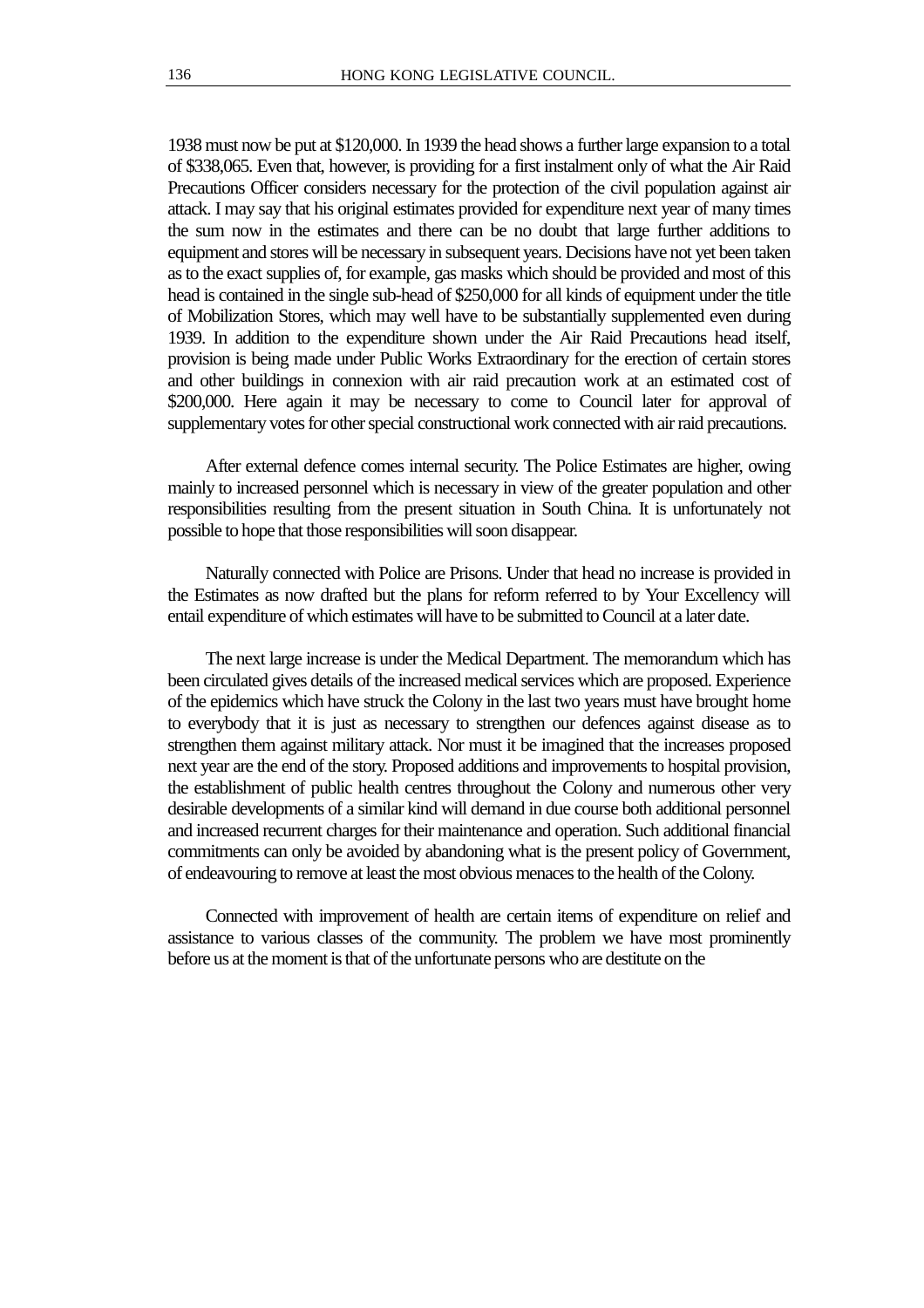streets as a result of the incursion of refugees from South China. A sum of \$150,000 has been provided under Charitable Services for the relief of such destitutes but if the camps which are now being erected have to be maintained in full operation at the cost which Your Excellency has stated for the whole of next year I fear that the expenditure will substantially exceed that amount. Moreover the possibility must be faced that many of these people who have become the responsibility of the Colony as a result of the disturbances in China will remain a responsibility for years to come.

You have hinted, Sir, at a policy of social amelioration involving if necessary a regulation of entry into the Colony. It may be taken as probable, or indeed certain, that such a policy, whether its primary purpose is improvement of housing or correction of malnutrition, must also involve expenditure, and large expenditure, by Government. I venture to express personal agreement with the objects of such a policy but it is my duty to emphasize to this Council the certain financial consequences in order that preparation may be made for meeting them.

Two other items of charitable expenditure deserve mention not so much because of their magnitude but because they illustrate the effect of social policy on finance. The Government has recently adopted measures which were very generally welcomed both in the Colony and in England to improve the protection afforded to certain classes of women and girls. As a result of those measures the Chinese Secretariat had in the first place to be strengthened by additional personnel to carry on inspection duties but it has also become responsible for the well-being of increasing numbers of girls and something has to be done to provide for them. Accordingly, the Po Leung Kuk has had to be asked to undertake increased responsibility with the inevitable consequence of an increased Government grant; and for similar reasons a new grant is proposed to the Tai Po Rural Orphanage.

Last among the group of social services is education. The estimates before you show very little increase in the proposed expenditure of that department for next year but the implementation of the policy as regards teachers training referred to by Your Excellency has not been provided for in these estimates. It is likely to require capital expenditure at once for the erection or conversion of buildings and eventually a steady annual expenditure on teaching staff and grants to students in training. Government has also recently adopted new codes governing subsidies to vernacular schools which are deliberately designed to encourage the provision of fully qualified teachers by offering increased scales of grant to schools possessing certain prescribed percentages of qualified teachers. As the schools react to that stimulus, in which they will be assisted by the new proposals regarding the training of teachers, the annual expenditure on grants is bound to increase very substantially.

The other big field in which a large increase in expenditure may be seen is under the head of Public Works. A plan, which is now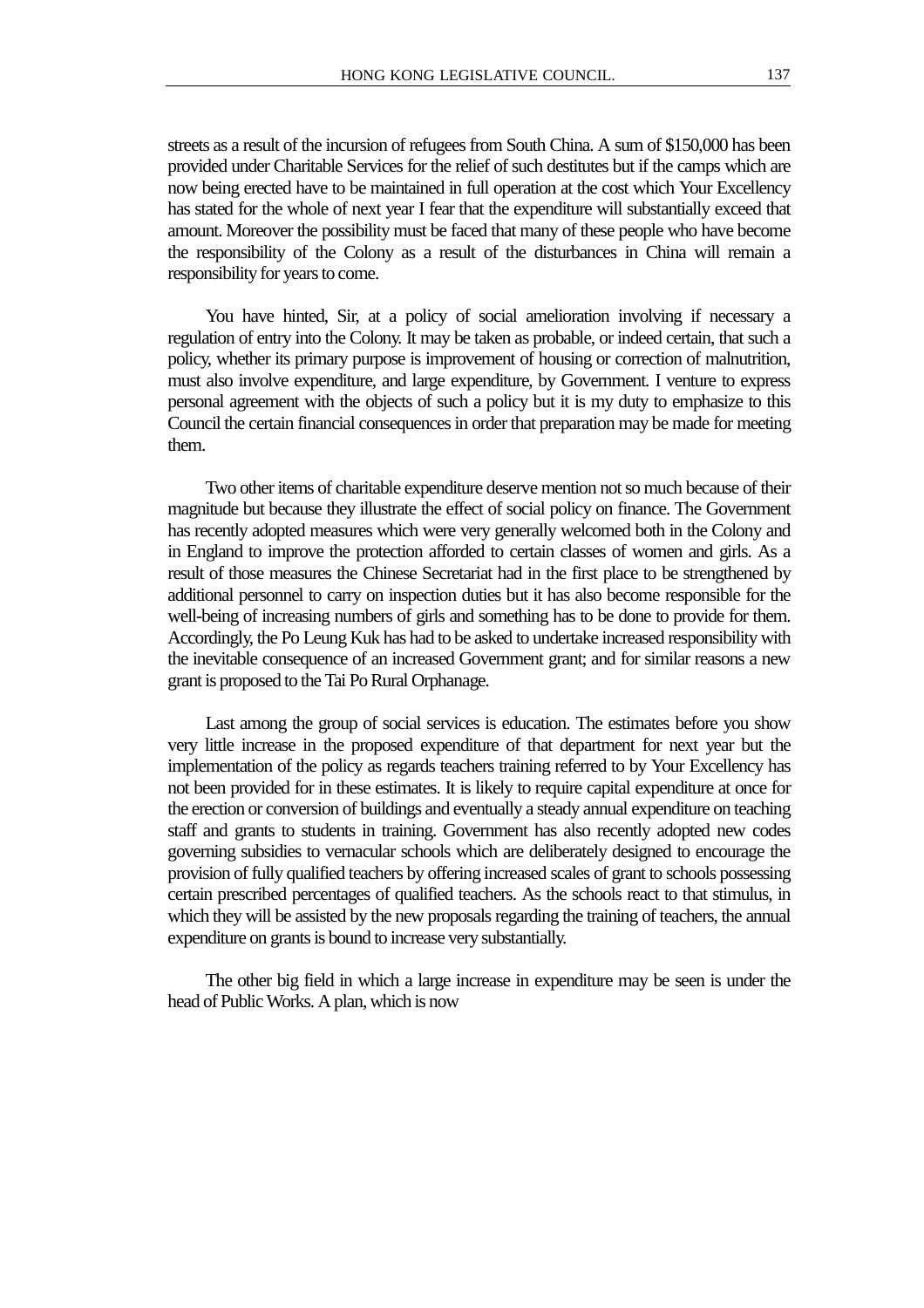before Honourable Members, has been prepared providing for a number of big works which it is proposed to undertake in the next five years. I doubt if anybody will argue that any of those works is not necessary and, in most cases, overdue. Criticism is likely to be directed, I think, to the omissions, e.g. the new Mental Hospital and a new Queen's College, rather than to the items included. As the Sessional Paper shows, it is desired to maintain expenditure on this programme at a steady annual figure in future years and while the plan is such that postponement could be made, the works are in fact urgently needed and ought not to be put off if it can be avoided.

It may be asked whether some of these could not be met from loan. I think that would be possible, but I believe that it is always sound finance to meet as much as we can out of revenue. I have already pointed out that to meet important works from loan is merely to postpone payment because the charges have to be met eventually. We have in fact effected a compromise between loan and revenue because all waterworks capital expenditure is for the time being met from the loan account.

Mention of water draws attention to another large increase of expenditure, that is the contribution of some 4 lakhs a year to the Waterworks Renewals Account. I suppose the ineradicable suspicion of Government's motives in this matter will make it difficult for the public to believe, but that contribution is a real charge on general revenue and represents, together with the loss of revenue which is expected to result on balance from the adoption of the new scale of charges, the cost of implementing the new water policy.

So much for the major increases of expenditure envisaged next year or in the near future. I must however add also some minor or less imminent increases which are likely to be entailed by other developments foreshadowed in Your Excellency's address. Many of these, for example the development of town-planning and the greater attention it is hoped to pay to agricultural and forestry developments, are in the nature of investments and may be expected to yield a return in the years to come by way of increased revenue or economies in public expenditure. But I fear that in nearly every case the first thing necessary to implement all those developments will be more money.

Of recent years the expenditure of the Colony has been in the neighbourhood of \$30,000,000 with a tendency to rise. Next year we are contemplating an expenditure of nearly \$39,000,000 or if we deduct the special payment of military contribution, \$38,000,000. If the policies I have referred to are to be maintained, my successor of a few years hence may be presenting a Budget of \$40,000,000.

In suggesting that, I am deliberately trying to correct the impression of a rosy financial outlook which our soaring revenues may have given, but I am not by any means painting too gloomy a picture.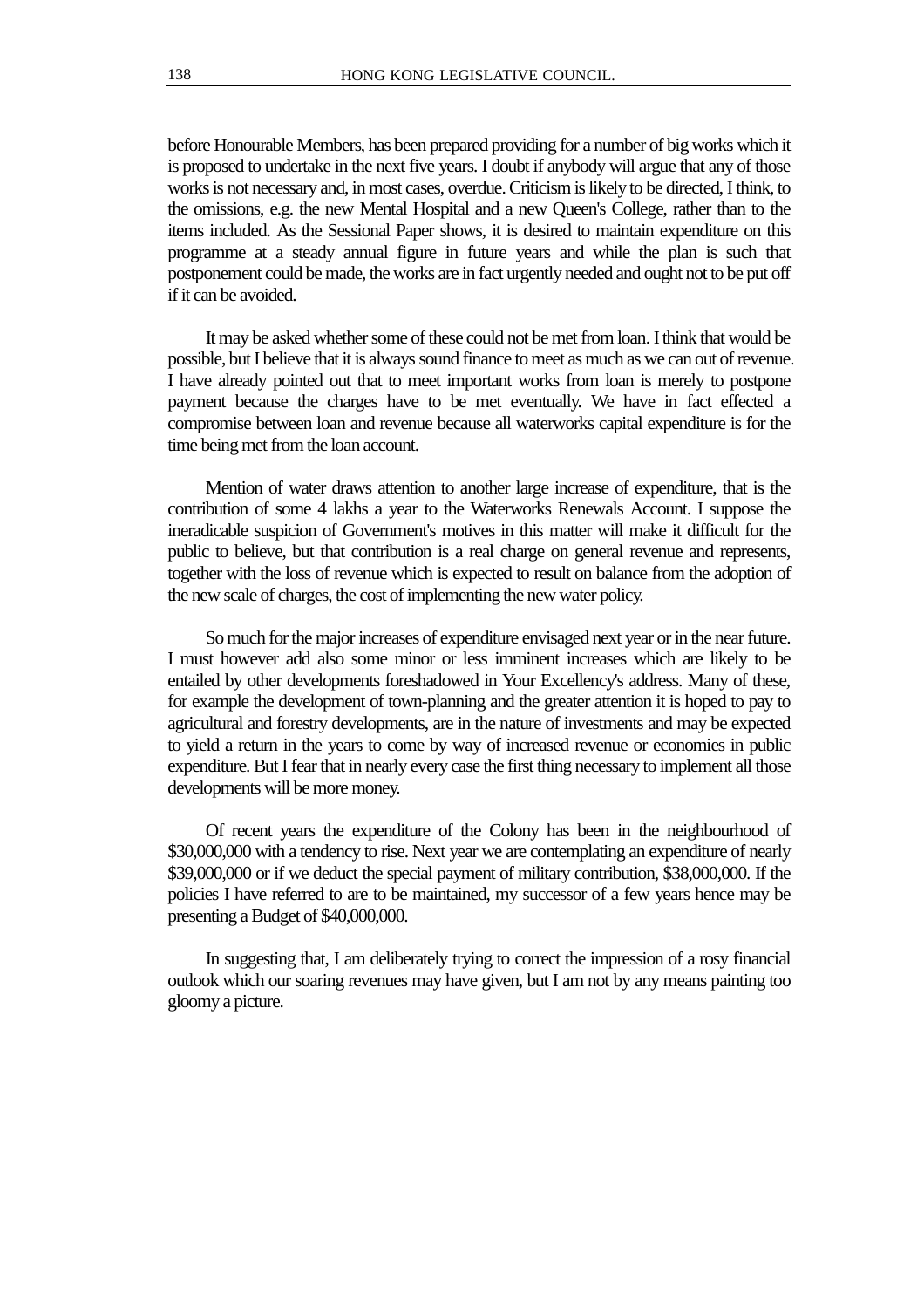We are fortunate in being for the moment free of anxiety for the immediate future—in the financial sense, I mean—and the passing for the time being of acute financial stringency has enabled us to open the purse-strings a little more freely and to permit certain necessary—often very acutely necessary—expansions and developments, without reducing our estimated surplus balances at the end of 1939 below the \$10,000,000 mark which has been regarded up to now as the minimum reserve. But as Your Excellency has suggested, that is not a large reserve. With a \$40,000,000 budget in prospect it is no more than three months' revenue and it would undoubtedly be well to increase it, especially in view of the many uncertainties which still surround the Colony's future.

If this view of the outlook is correct, therefore, the problem is of finding means to meet the prospective increased expenditure. The alternative is to abandon or modify the policies which give rise to it. I believe that in every instance I have referred to it will be money well spent and money which this Colony as a community can afford to spend; but Government must consider how it can itself secure the necessary funds and this, I would urge, is the time to consider that question, not some years hence when we shall be already committed and faced perhaps with already depleted cash balances.

I now move that the Draft Estimates of Expenditure for 1939 be approved.

THE COLONIAL SECRETARY seconded.

H.E. THE GOVERNOR.—I think it will be convenient if I adjourn the meeting at this stage until 2.30 p.m. this afternoon to enable members to study the speeches already delivered.

When Council resumed in the afternoon, H.E. The Governor said: The motion of the Financial Secretary has been moved and seconded and it is now open for discussion.

HON. SIR HENRY POLLOCK.—As Senior Unofficial Member I beg leave to move, as an amendment to the resolution, that the Draft Estimates be referred for consideration in detail to a Select Committee consisting of the Colonial Secretary, the Financial Secretary and all Unofficial Members.

HON. MR. J. J. PATERSON.—I beg leave to second.

HON. MR. CHAU TSUN-NIN.—Your Excellency,—My Chinese colleagues and I desire to express our very deep sense of gratitude to Your Excellency for the many acts of kindness which you have shown to the large number of Chinese who have fled from all parts of China to seek sanctuary in this Colony; and while fully appreciating all that has been done for those who are here, we venture to encroach further upon the generosity of the Government by requesting that, if and when occasion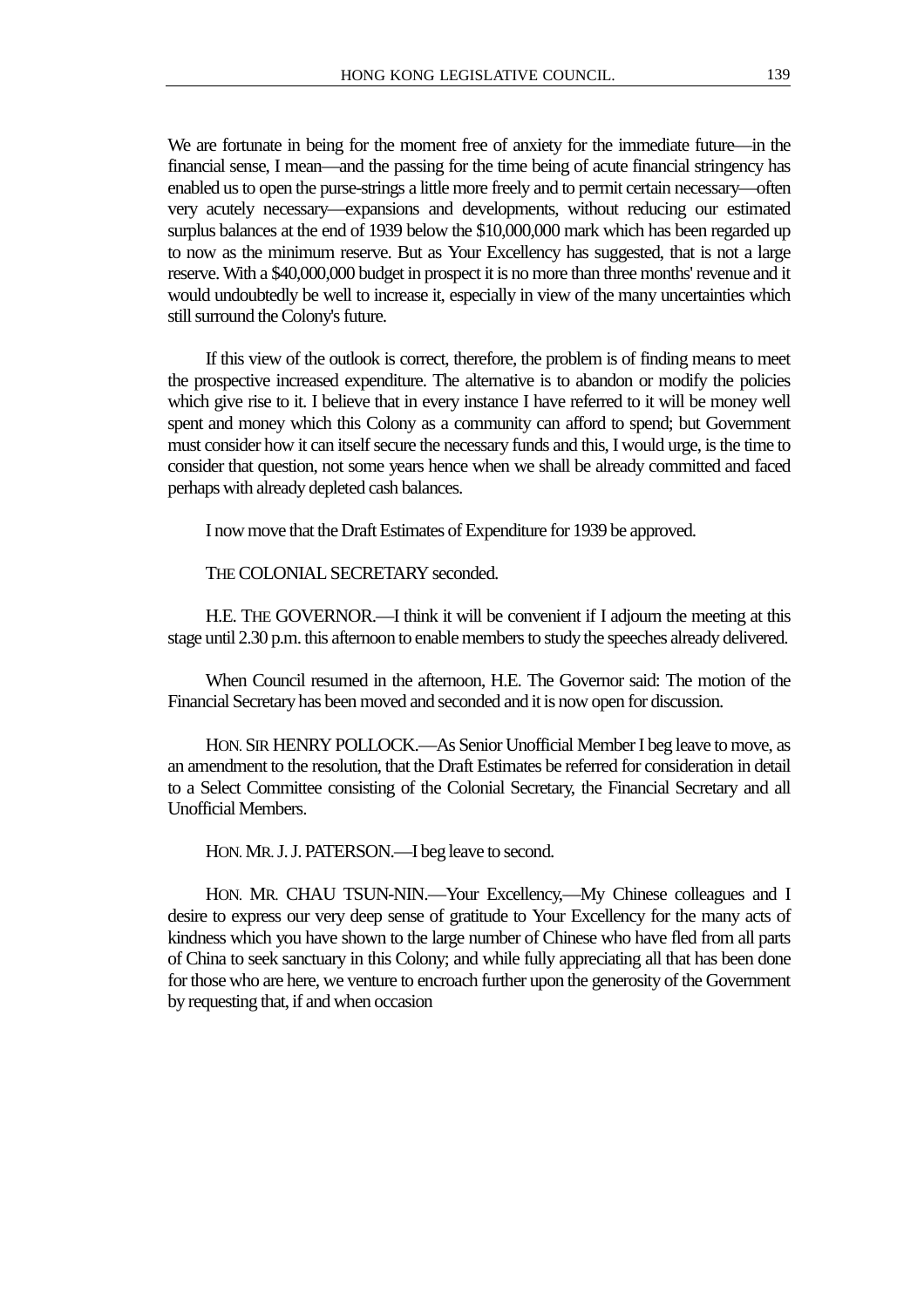arises, Your Excellency will favourably consider the question of making a substantial grant from public funds for affording medical and other relief to the suffering in China. Such a friendly action is, I believe, well within the laws of neutrality, and, having regard to the fact that nearly 97 per cent. of the taxpayers in this Colony are of the Chinese race, I feel confident that this request will meet with general approval.

Your Excellency's recent visit to Canton and General Wu Teh-chen's return visit to the Colony have further strengthened the cordial relations subsisting between Hong Kong and the neighbouring province, and any charitable assistance of this nature to China will, I feel sure, have the same beneficial influence on the friendly relations between Great Britain and China.

HON. MR. LO MAN-KAM.—Your Excellency,—I listened with profound interest to the comprehensive and illuminating address which Your Excellency delivered this morning. As there has hardly been sufficient time for me to study and consider Your Excellency's statement, I propose to reserve any comments I may wish to make on it until the next meeting of this Council. In the meantime, however, I should like to make a few general observations.

First and foremost, I desire to express the warm gratitude of the Chinese community to Your Excellency for the courage, benevolence and humanity which have characterised your administration of the Colony. Your reply to the Colony's Address of Welcome afforded the Chinese ample grounds for hope that in all charitable measures which might be found necessary in connexion with the Sino-Japanese conflict, we could count upon the sympathetic consideration of Your Excellency. This hope has been amply realized. And we are indeed grateful to Your Excellency for your decision to erect refugee camps at an estimated capital cost of over half a million dollars.

I feel that no words are necessary from me to emphasise the pressing need for providing charitable and medical relief to the Chinese on account of the Sino-Japanese conflict. Such relief is a humanitarian cause which, as I venture to think, transcends any consideration of mere "profit and loss". But in view of some observations which appeared in the Press at the time when the Government's policy in regard to the erection of refugee camps was announced, which appeared to me to have been coloured by such "profit and loss" considerations, I invite the attention of this Council to certain remarks of the Financial Secretary. These remarks are contained in his extremely lucid memorandum on the financial position for 1937, 1938 and 1939, on which I venture to tender to him my hearty congratulations.

The Financial Secretary points out that, as regards 1937, the revenue exceeded the original estimate by \$4,436,118: that the expenditure was less than the original estimate by nearly \$150,000: that, as regards 1938, the revised estimate of revenue shows an excess of \$5,405,080 over the original estimate: and that the expenditure "of all kinds arising out of the emergency situation (including the epidemics of disease) amounts to \$768,622 exclusive of the \$550,000"